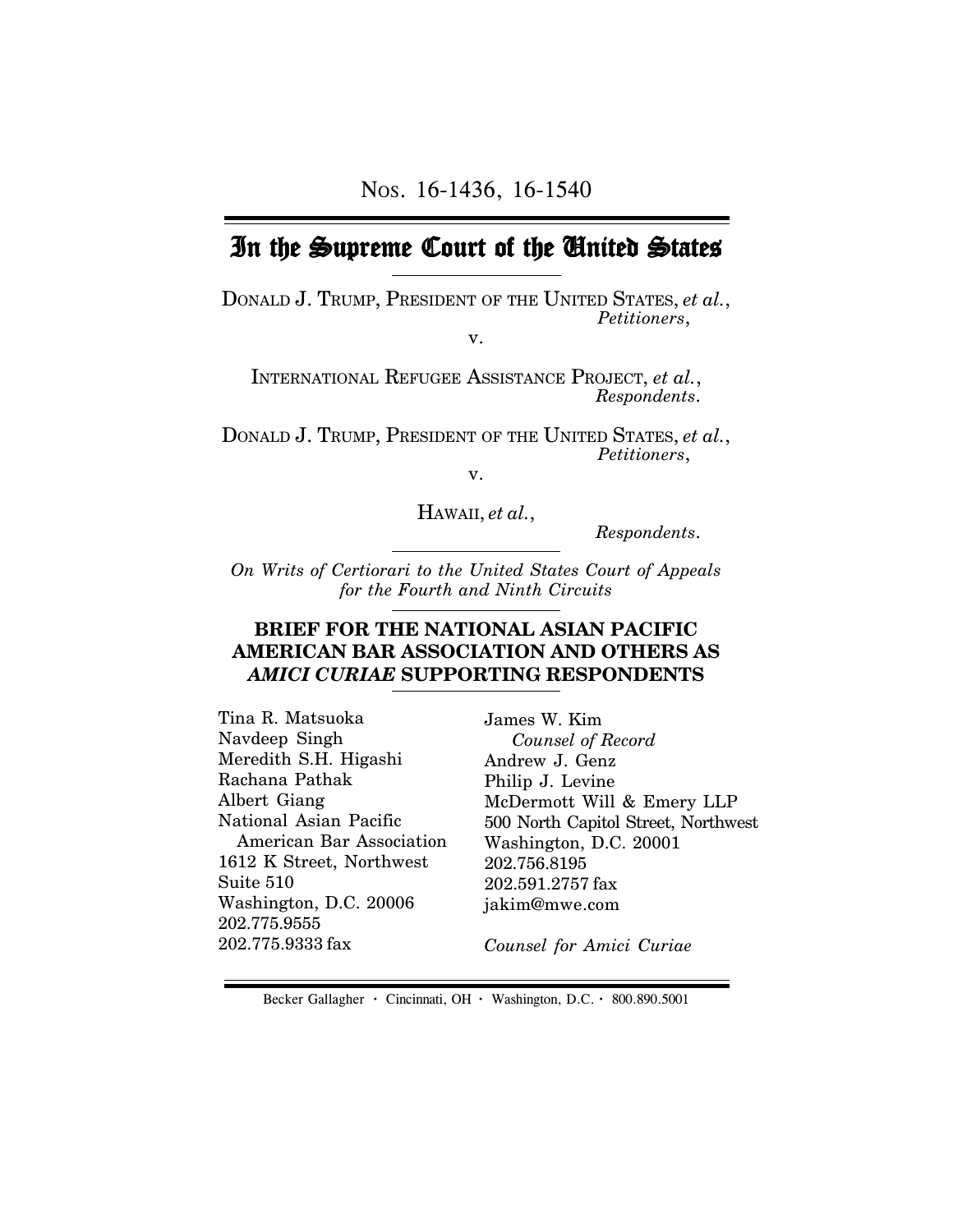## **TABLE OF CONTENTS**

| TABLE OF AUTHORITIES  ii                                                                                                                                                                    |
|---------------------------------------------------------------------------------------------------------------------------------------------------------------------------------------------|
| INTEREST OF AMICUS CURIAE  1                                                                                                                                                                |
| SUMMARY OF ARGUMENT  16                                                                                                                                                                     |
| ARGUMENT  17                                                                                                                                                                                |
| I. Executive Order History  17                                                                                                                                                              |
| II. The United States Has Renounced Nationality-<br>Based Discrimination in Immigration Due to<br>Past Abuse and Injustice that Should Inform<br>Any Assessment of the Executive Orders  18 |
| A. The Revised Order Echoes Historical<br>Discrimination in the Application of<br>Immigration Laws Based upon National                                                                      |
| B. In 1965, Congress and President Johnson<br>Dismantled Quotas Based upon Nationality<br>and Barred Distinctions Based upon "Race,<br>Sex, Nationality, Place of Birth, or Place of        |
| C. By Promoting Discrimination, the Executive<br>Orders are Contrary to the Statutory<br>Language and Purpose $\ldots \ldots \ldots \ldots \ldots$ 29                                       |
| D. The History of Discrimination Informs the<br>$Present$ Dispute $\ldots \ldots \ldots \ldots \ldots \ldots 33$                                                                            |
|                                                                                                                                                                                             |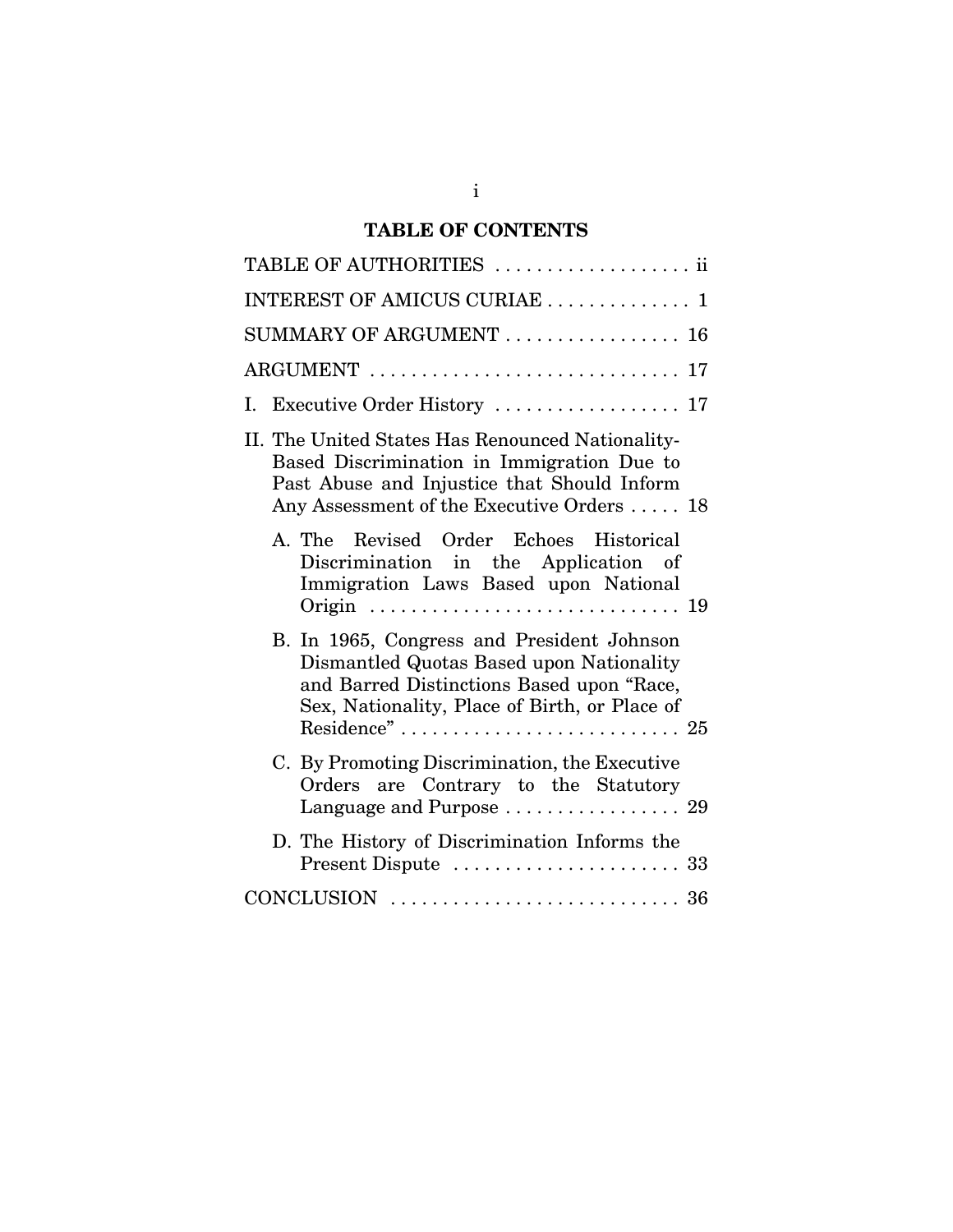## **TABLE OF AUTHORITIES**

## **Federal Cases**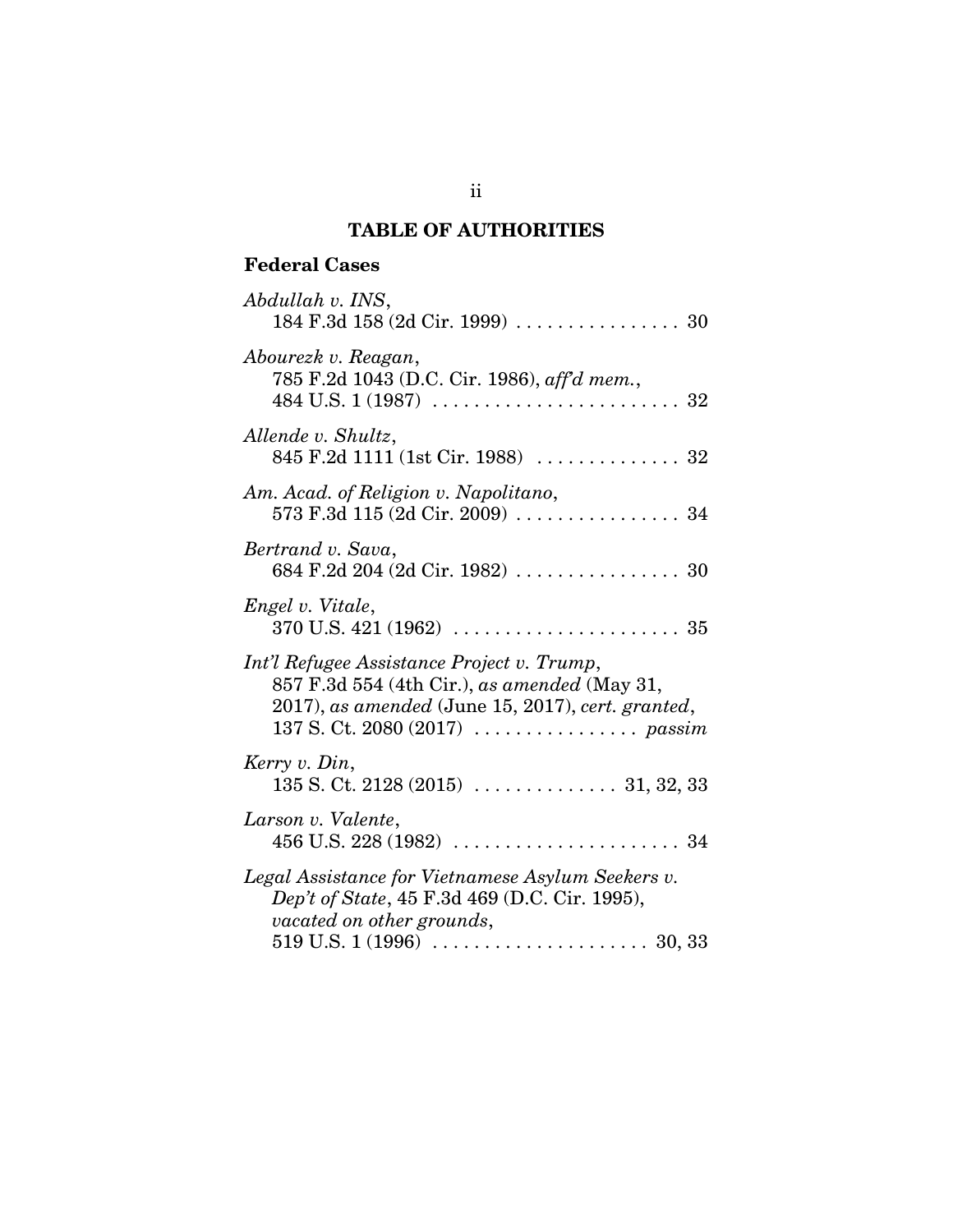| Olsen v. Albright,<br>990 F. Supp. 31 (D.D.C. 1997) 31                                             |
|----------------------------------------------------------------------------------------------------|
| State of Hawaii v. Trump,<br>859 F.3d 741 (9th Cir. 2017)  33                                      |
| Trump v. Hawaii,                                                                                   |
| United States v. Thind,                                                                            |
| Vill. of Arlington Heights v. Metro. Hous. Dev. Corp.,                                             |
| Washington v. Trump,<br>847 F.3d 1151 (9th Cir. 2017) (per curiam) 17                              |
| Wong Wing Hang v. INS,                                                                             |
| Youngstown Sheet & Tube Co. v. Sawyer,                                                             |
| <b>Federal Statutes</b>                                                                            |
|                                                                                                    |
|                                                                                                    |
|                                                                                                    |
| $8 U.S.C. \S 1152(a)(2) \ldots \ldots \ldots \ldots \ldots \ldots \ldots \ldots \ldots 26$         |
| $8 U.S.C. \S 1153 \ldots \ldots \ldots \ldots \ldots \ldots \ldots \ldots \ldots \ldots \qquad 26$ |

8 U.S.C. § 1182(a) . . . . . . . . . . . . . . . . . . . . . . . 31, 32

8 U.S.C. § 1182(f) . . . . . . . . . . . . . . . . . . . . . . . 31, 32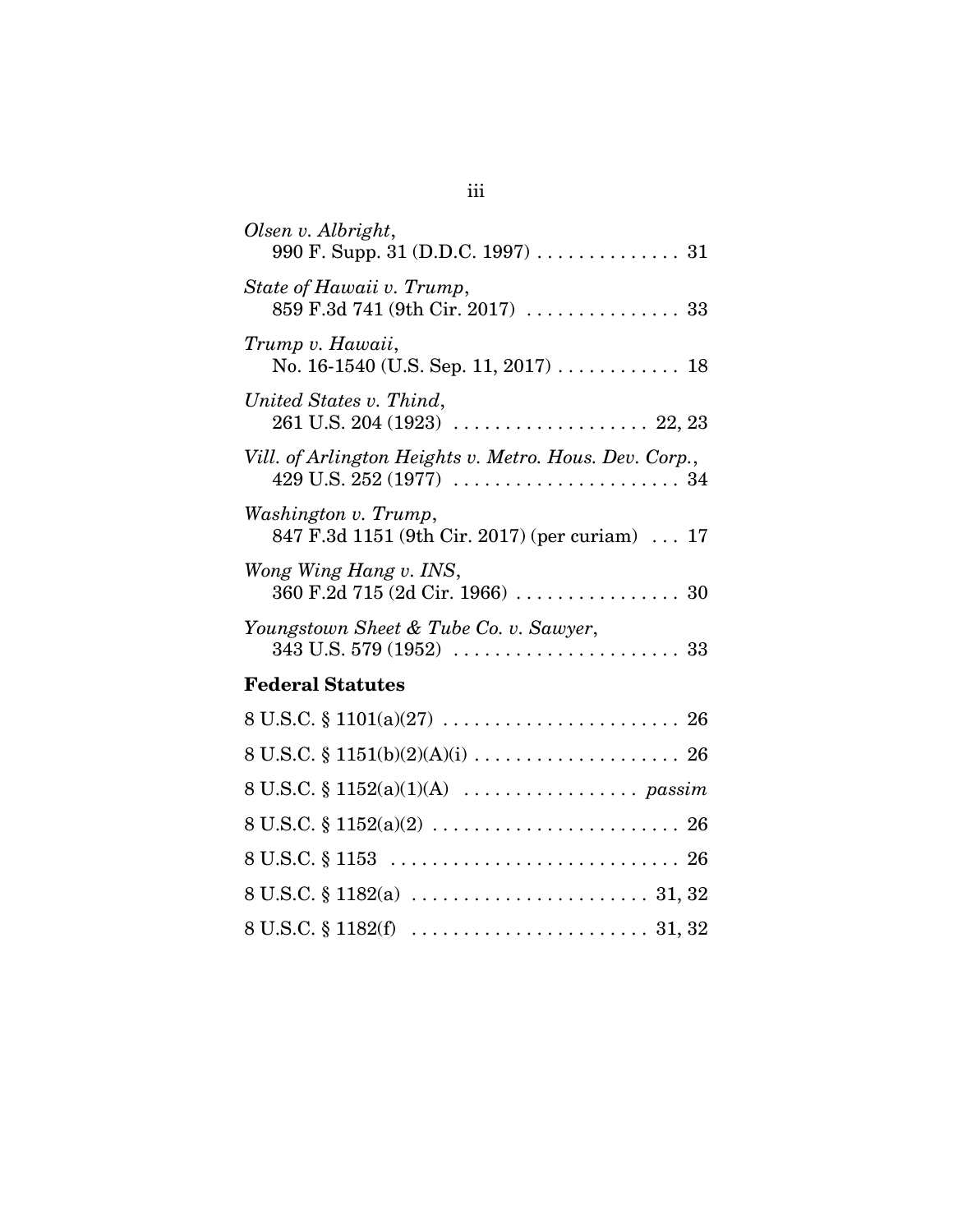| Act of Apr. 29, 1902, Pub. L. No. 57-90,                                                                                     |
|------------------------------------------------------------------------------------------------------------------------------|
| Act of July 2, 1946, Pub. L. No. 79-483,<br>60 Stat. 416 (1946) $\ldots \ldots \ldots \ldots \ldots \ldots \ldots \ldots 25$ |
| Act of Mar. 3, 1875 (or Page Act), ch. 141,                                                                                  |
| Chinese Exclusion Act, ch. 126,<br>$22\,\mathrm{Stat.}\,58\,(1882)\,\ldots\ldots\ldots\ldots\ldots\ldots\ldots\ldots\,20$    |
| Filipino Repatriation Act, Pub. L. No. 74-202,                                                                               |
|                                                                                                                              |
| Immigration Act of 1917, Pub. L. No. 64-301,                                                                                 |
| Immigration Act of 1924 (or Asian Exclusion Act),                                                                            |
| Immigration and Nationality Act of 1965,<br>Pub. L. No. 89-236, 79 Stat. 911 18, 25, 30, 31                                  |
| Immigration and Nationality Act, Pub. L. No.<br>82-414, 66 Stat. 163 (1952) $\ldots \ldots \ldots \ldots \ldots$ 25          |
| Magnuson Act of 1943 (or Chinese Exclusion Repeal<br>Act), Pub. L. No. 78-199, 57 Stat. $600$ 25                             |
| Naturalization Act of 1870, ch. 254,                                                                                         |
| Philippine Independence Act, Pub. L. No. 73-127,                                                                             |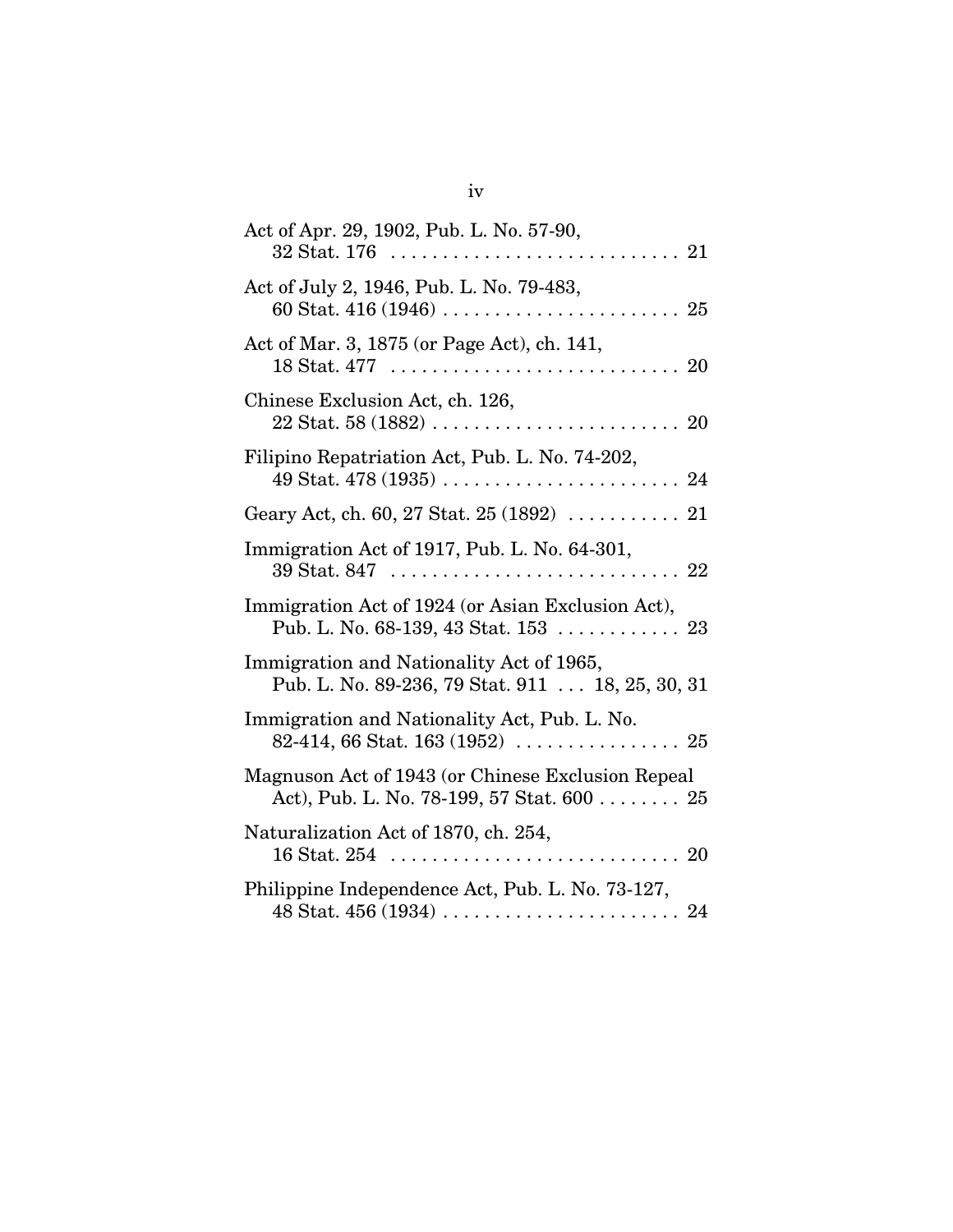# **Executive Orders**

| <b>Other Authorities</b>                                                                                        |
|-----------------------------------------------------------------------------------------------------------------|
| U.S. Const. Amendment I, cl. 1 34                                                                               |
| <b>Constitutional Provisions</b>                                                                                |
| Exec. Order No. 9066, 7 Fed. Reg. 1407<br>$(Feb. 19, 1942) \ldots \ldots \ldots \ldots \ldots \ldots \ldots 24$ |
| Exec. Order No. 13,780, 82 Fed. Reg. 13,209                                                                     |
| Exec. Order No. 13,769, 82 Fed. Reg. 8977                                                                       |

| Anti-Muslim Hate Crimes, Council on<br>American-Islamic Relations (June 17, 2017),<br>https://www.cair.com/press-center/press-releas<br>es/14476-cair-report-shows-2017-on-track-to-be<br>coming-one-of-worst-years-ever-for-anti-musli |  |
|-----------------------------------------------------------------------------------------------------------------------------------------------------------------------------------------------------------------------------------------|--|
| Bellingham Riots, Seattle Civil Rights & Labor<br>History Project, http://depts.washington.edu/                                                                                                                                         |  |
| Gabriel J. Chin, The Civil Rights Revolution Comes<br>to Immigration Law: A New Look at the<br>Immigration and Nationality Act of 1965, 75                                                                                              |  |
| 65 Cong. Rec. 5929-32 (1924) (Statement by Rep.<br>Clancy) $\ldots \ldots \ldots \ldots \ldots \ldots \ldots \ldots \ldots \ldots 23$                                                                                                   |  |

#### v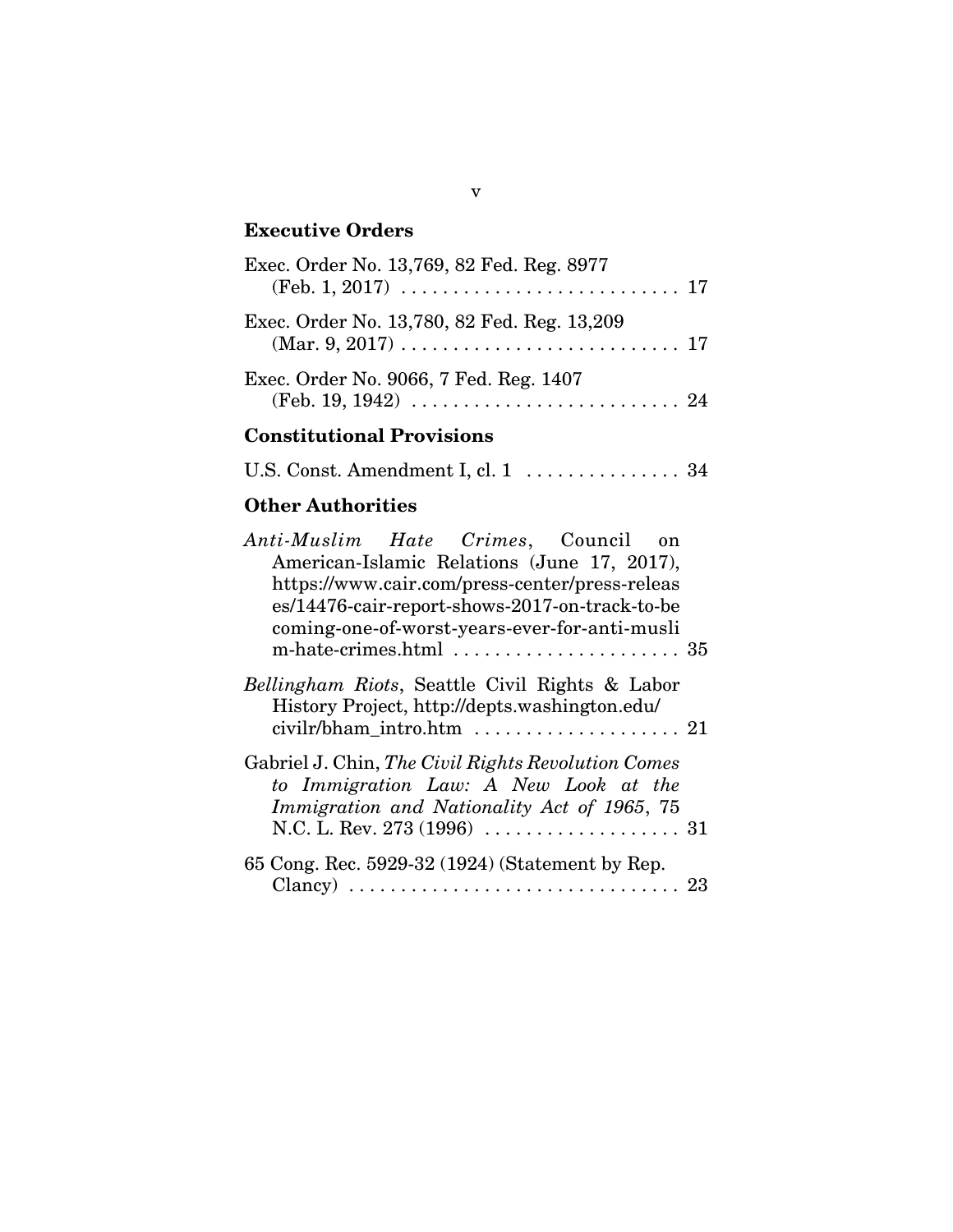| Brief of the Fred T. Korematsu Center for Law and<br>Equality, et al. as Amicus Curiae, State of<br>Hawaii, et al., v. Donald J. Trump, et al., No.<br>17-15589 (9th Cir. Apr. 21, 2017) $\ldots$ 24                                                                                                                                                                                                                                                                 |
|----------------------------------------------------------------------------------------------------------------------------------------------------------------------------------------------------------------------------------------------------------------------------------------------------------------------------------------------------------------------------------------------------------------------------------------------------------------------|
| Bill Ong Hing, Making and Remaking Asian<br>America Through Immigration Policy,                                                                                                                                                                                                                                                                                                                                                                                      |
|                                                                                                                                                                                                                                                                                                                                                                                                                                                                      |
| Victor M. Hwang, Brief of Amici Curiae Asian<br>Pacific Islander Legal Outreach and 28 Asian<br>Pacific American Organizations, in support of all<br>respondents in the Six Consolidated Marriage<br>Cases, Lancy Woo and Cristy Chung, et al.,<br>Respondents, v. Bill Lockyer, et al., Appellants<br>on Appeal to the Court of Appeal of the State of<br>California, First Appellate District, Division<br><i>Three</i> , 13 Asian Am. L.J. 119 (2006) $\ldots$ 21 |
| John F. Kennedy, Remarks to Delegates of the<br>American Committee on Italian Migration (June<br>$11, 1963) \ldots \ldots \ldots \ldots \ldots \ldots \ldots \ldots \ldots \ldots \ldots 26$                                                                                                                                                                                                                                                                         |
| Erika Lee, The Making of Asian America: A History                                                                                                                                                                                                                                                                                                                                                                                                                    |
| William Lee, Man charged with hate crime in phone<br>threat to Muslim-American advocate: 'We will<br>kill you', Chicago Tribune (June 17,                                                                                                                                                                                                                                                                                                                            |
| George Anthony Peffer, Forbidden Families:<br>Emigration Experiences of Chinese Women<br>Under the Page Law, 1875-1882, 6 J. Am. Ethnic                                                                                                                                                                                                                                                                                                                              |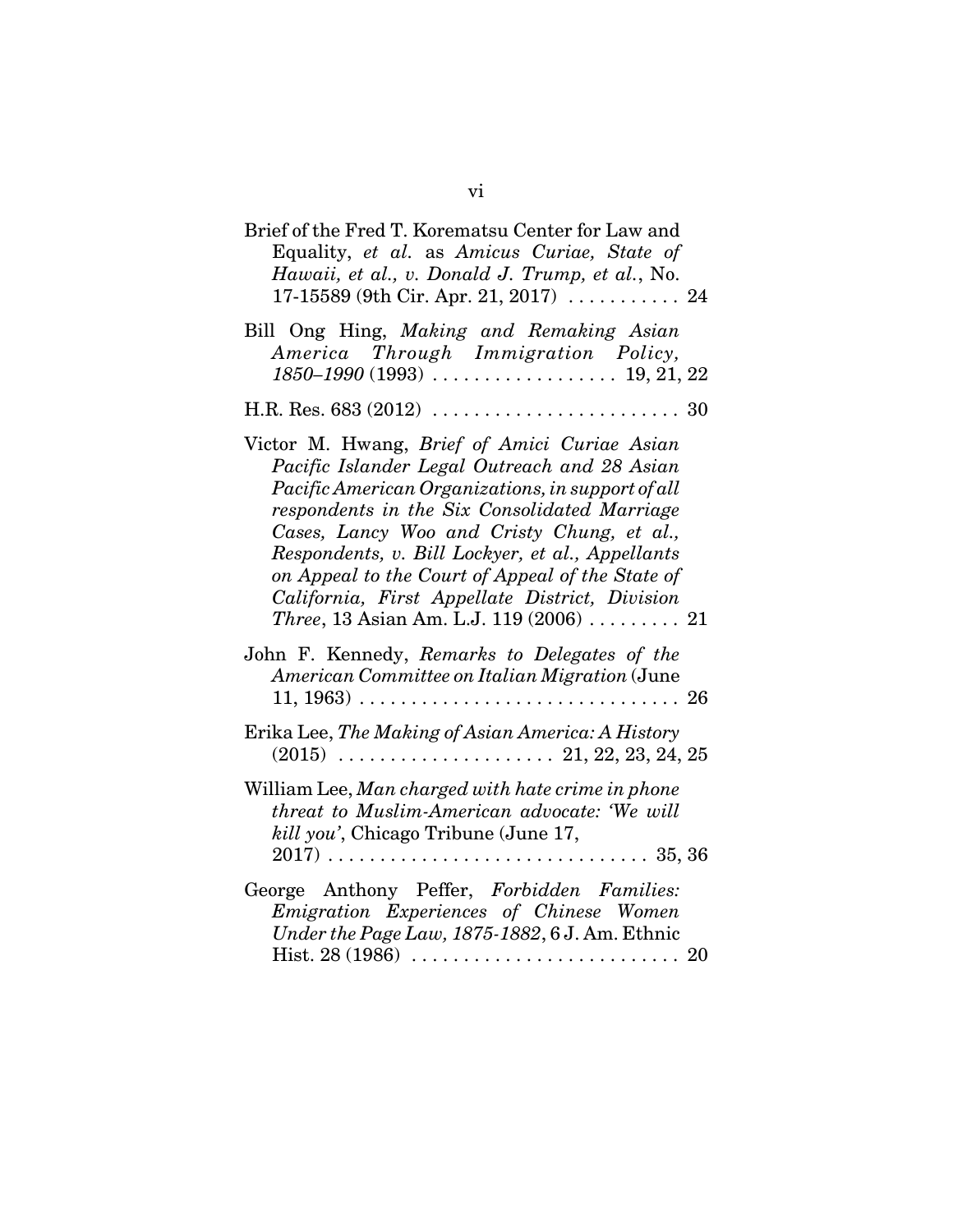| Karthick Ramakrishnan & Farah Z. Ahmad, State<br>of Asian Americans and Pacific Islanders Series:<br>A Multifaceted Portrait of a Growing Population                                                                                              |
|---------------------------------------------------------------------------------------------------------------------------------------------------------------------------------------------------------------------------------------------------|
|                                                                                                                                                                                                                                                   |
| Natsu Taylor Saito, Model Minority, Yellow Peril:<br>Functions of "Foreignness" in the Construction of<br>Asian American Legal Identity, 4 Asian Am. L.J.<br>$71\,(1997)\,\ldots\ldots\ldots\ldots\ldots\ldots\ldots\ldots\ldots\ldots\ldots\ 19$ |
| Herman Scheffauer, The Tide of the Turbans, 43                                                                                                                                                                                                    |
| Michael D. Shear, Who Undercut President Trump's<br>Travel Ban? Candidate Trump, N.Y. Times                                                                                                                                                       |
| Oscar M. Trelles II & James F. Bailey III,<br>Immigration Nationality Acts, Legislative<br>Histories and Related Documents 1950–1978                                                                                                              |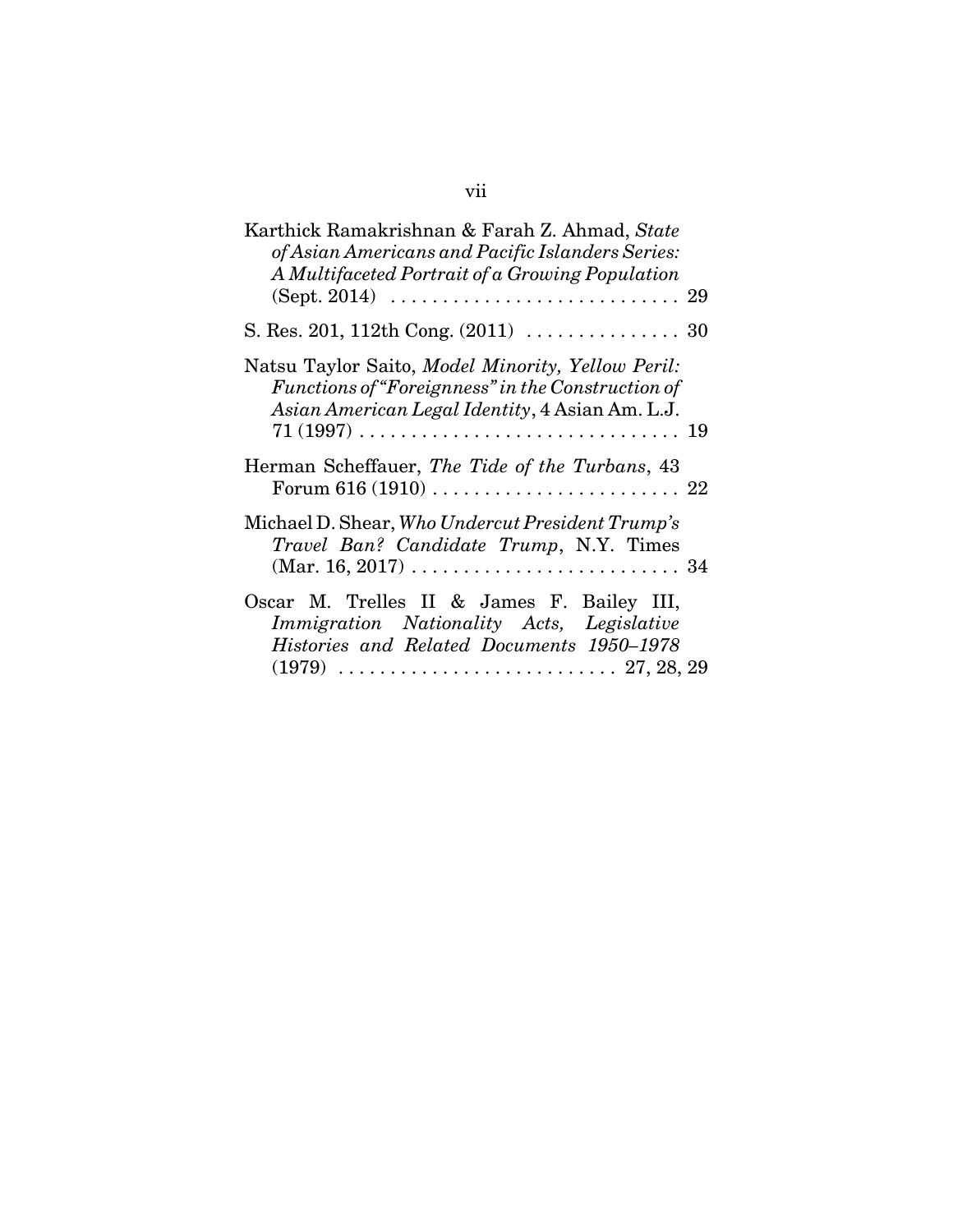#### **INTEREST OF AMICUS CURIAE**<sup>1</sup>

The National Asian Pacific American Bar Association ("NAPABA") is a national association of Asian Pacific American ("APA") attorneys, judges, law professors, and law students, representing the interests of over seventy-five national, state and local APA bar associations and nearly 50,000 attorneys who work in solo practices, large firms, corporations, legal services organizations, nonprofit organizations, law schools, and government agencies. Since its inception in 1988, NAPABA has served as a national voice for APAs, including Muslim Americans of Asian descent, in the legal profession and has promoted justice, equity, and opportunity for APAs. In furtherance of its mission, NAPABA opposes discrimination, including on the basis of race, religion, and national origin, and promotes the equitable treatment of all under the law. NAPABA and its members have experience with and a unique perspective on attempts by the U.S. government to improperly restrict admission and immigration based on nationality or religion, of which the Executive Orders at issue are simply the latest versions.

The Arizona Asian American Bar Association is a voluntary bar association and a non-profit organization composed of legal professionals, law students, and members of the community interested in Asian-American issues. Its vision is to promote and advocate

<sup>&</sup>lt;sup>1</sup> All parties consented to the filing of this brief. No counsel for a party authored this brief in whole or in part; no counsel or party made a monetary contribution intended to fund the preparation or submission of this brief; and no person other than NAPABA, its members, or its counsel made a monetary contribution to the preparation or submission of this brief.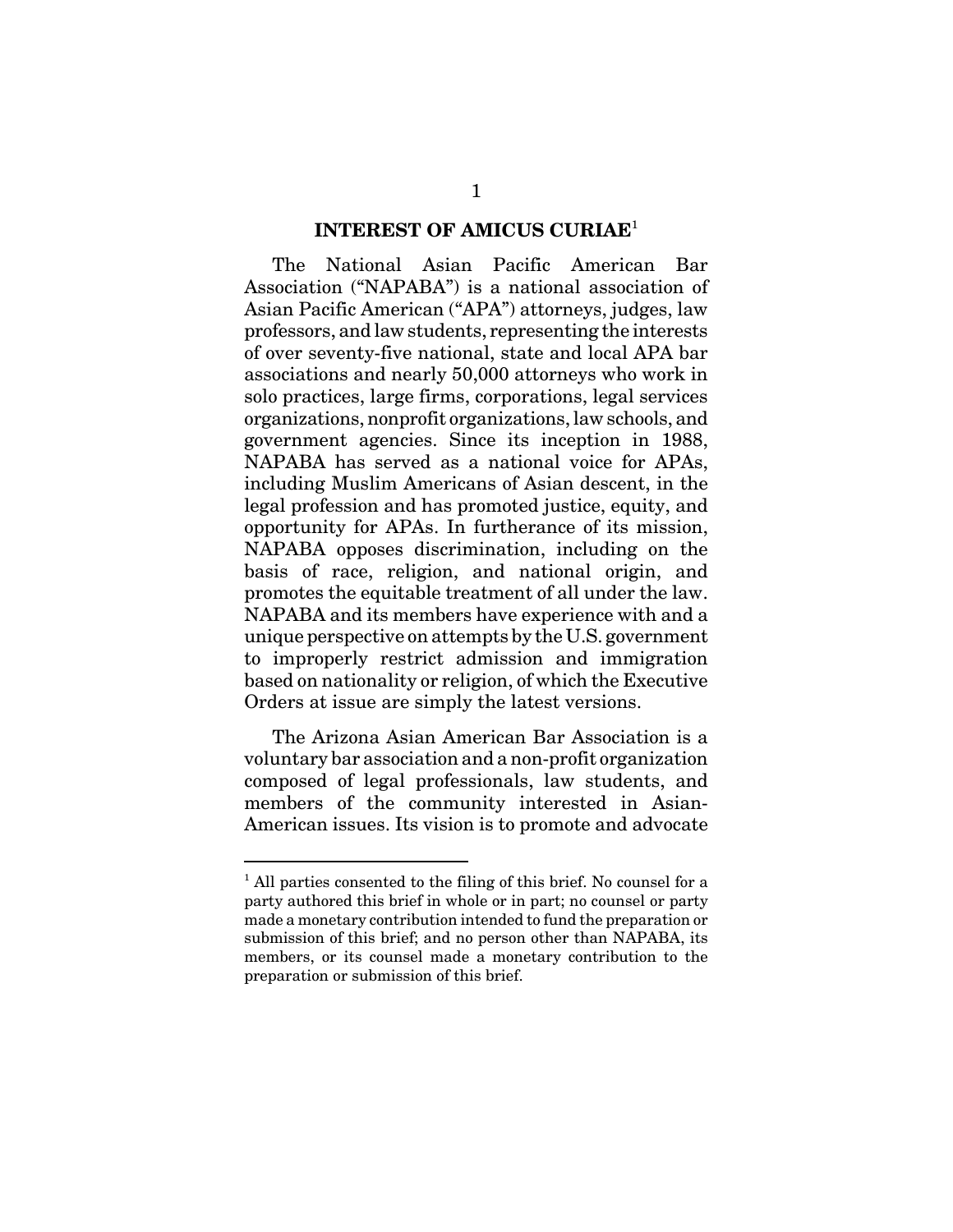for justice, equity, equality, inclusion, and opportunity for APAs in the Arizona legal profession and the community at large.

The Asian American Bar Association of Greater Chicago ("AABA Chicago") is the largest association of Asian American attorneys in the Chicago area. AABA Chicago opposes discrimination, including on the basis of race, religion, and national origin, and promotes the equitable treatment of all under the law.

The Asian American Bar Association of Houston ("AABA of Houston") is a non-profit association of attorneys, judges, and law students of Asian-Pacific heritage or who have Asian-Pacific and APA interests. Founded in 1984, the AABA of Houston's membership reflects all aspects of Houston's APA legal community. The AABA of Houston promotes equality and justice for Asian Americans.

The Asian American Bar Association of New York ("AABANY") was formed in 1989 as a not-for-profit corporation to represent the interests of New York Asian American attorneys, judges, law professors, legal professionals, legal assistants, paralegals, and law students. The mission of AABANY is to improve the study and practice of law and the fair administration of justice for all by ensuring the meaningful participation of Asian Americans in the legal profession.

Established in 1992, the Asian American Bar Association of Ohio is the oldest association of APA attorneys in Ohio. In furtherance of its mission, it opposes discrimination and promotes the equitable treatment of all under the law.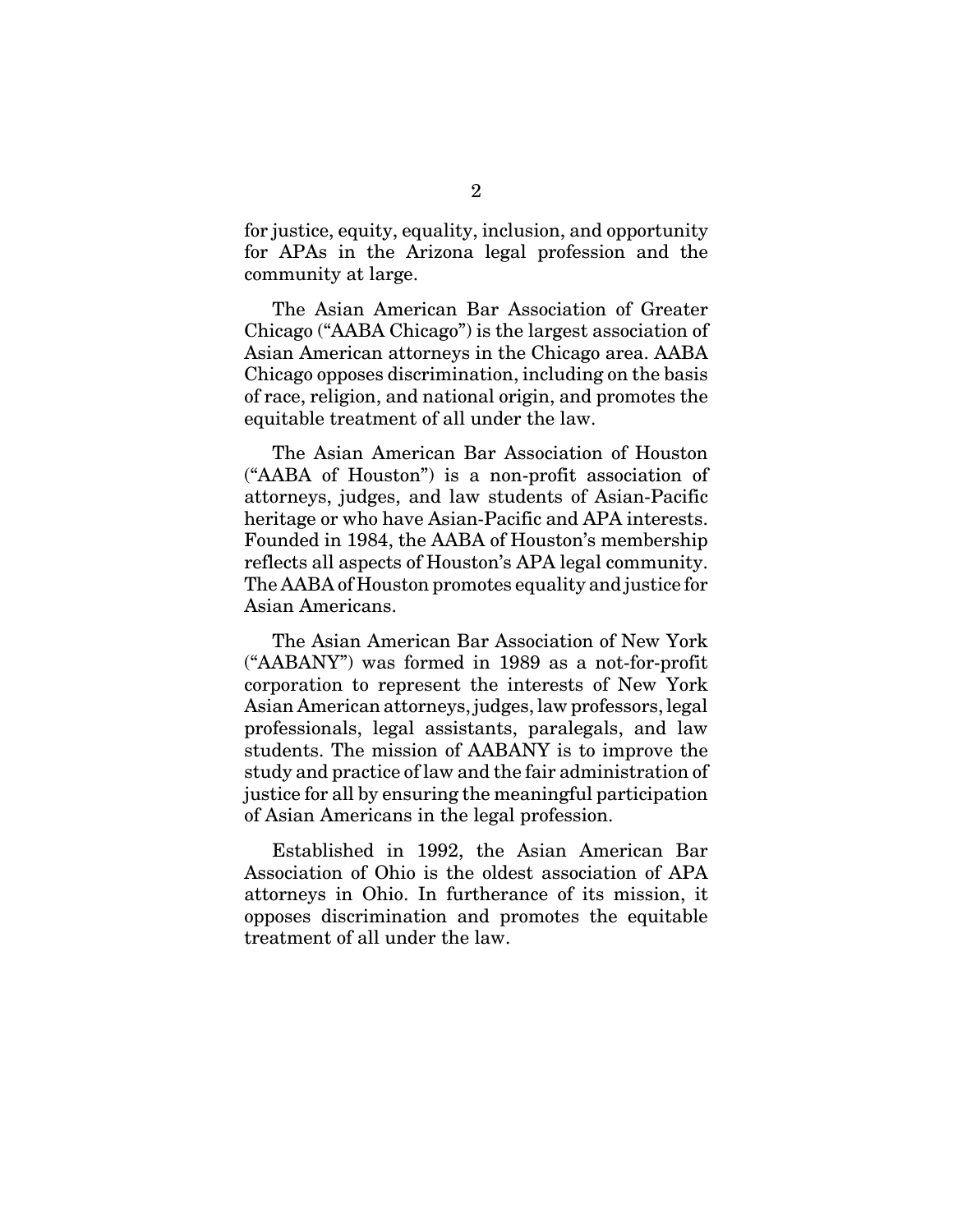The Asian American Bar Association of the Greater Bay Area ("AABA-GBA") is one of the largest Asian American bar associations in the nation and one of the largest minority bar associations in the State of California. From its inception in 1976, the AABA-GBA and its members have been actively involved in civil rights issues, community service, and the advancement of APAs in the legal profession.

The mission of the Asian American Criminal Trial Lawyers Association – Greater Bay Area is to improve the study and practice of criminal defense and to promote the fair administration of justice for all by ensuring the meaningful participation of Asian Americans in the legal profession.

Since its inception in 1984, the Asian American Lawyers Association of Massachusetts has devoted its energy and resources to serving the Asian American legal community and improving and facilitating the administration of law and justice.

The Asian Bar Association of Washington ("ABAW") is the professional association of APA attorneys, judges, law professors, and law students that strives to be a network for its members in Washington State. Created in 1987, the ABAW advocates for the legal needs and interests of the APA community, and represents over 200 APA attorneys in a wide-range of practice areas.

The Asian Pacific American Bar Association of Central Ohio ("APABA-CO") is a non-profit voluntary association for APA attorneys, judges, law professors, and law students, and other members of the legal community in the Central Ohio area. Since its inception, APABA-CO has advocated for and served the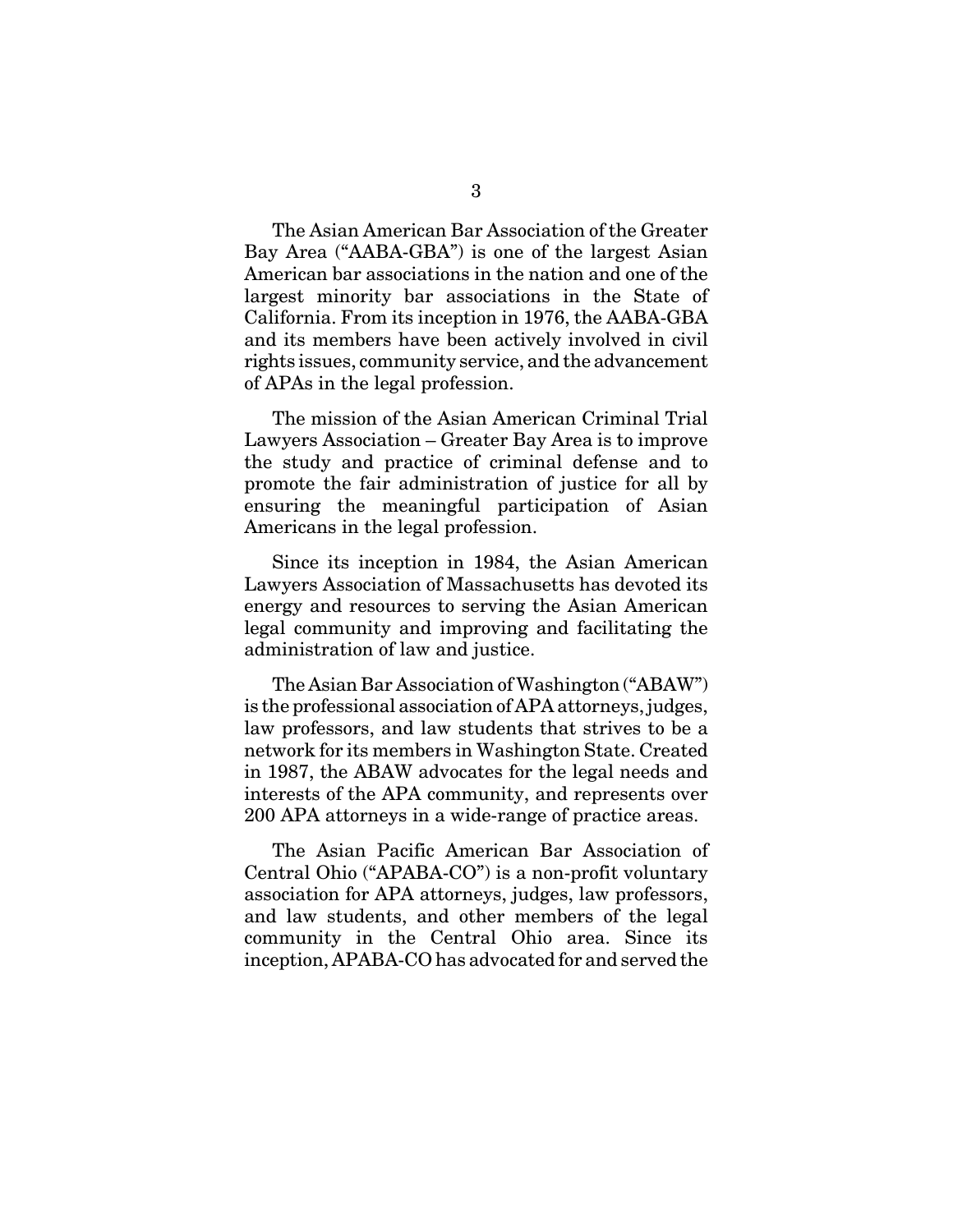legal needs and interests of the APA community in Central Ohio. The organization and those that it serves represent a significant number of individuals who actively contribute to the social and economic welfare of the United States.

The mission of the Asian Pacific American Bar Association of Colorado is to represent the interests of the APA community and attorneys; to speak on behalf of, and advocate, the interests and ideas of APA attorneys in Colorado; to foster the exchange of ideas and information among and between the organization's members and other members of the legal profession, the judiciary, and the legal community; to encourage and promote the professional growth of the members of the organization; to broaden opportunities for APA lawyers and law students; to present educational programs aimed at the needs of the practice of APA attorneys; to provide an opportunity for fellowship among the organization's members; to provide coordinated services to the Colorado community; to develop and encourage cooperation with NAPABA and with other organizations of minority attorneys; to provide a vehicle and forum for the unified expression of opinions and positions by the organization's members upon current social, political, economic, legal, or other matters or events of concern to the members of the organization; and to serve as a communication network among APA attorneys across the state.

The Asian Pacific American Bar Association of Indiana was formed on July 21, 2014, to promote and assist the interests of APAs in the legal profession and the community as a whole in Indiana. It is the Indiana affiliate for NAPABA.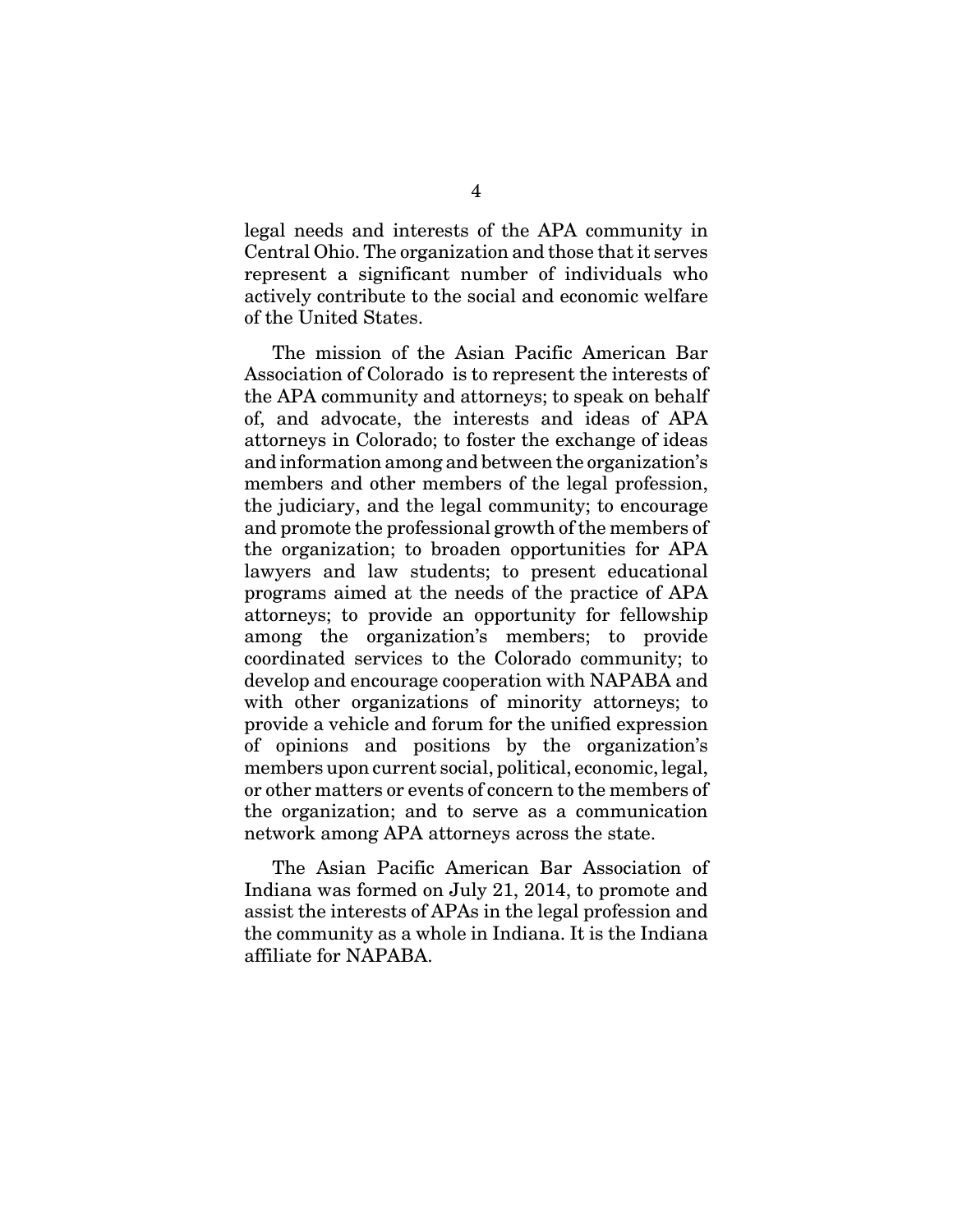The Asian Pacific American Bar Association of Los Angeles County is a member organization comprised of attorneys, judges, and law students throughout Los Angeles County. It has served as a voice for issues of concern to the Asian Pacific American community since its formation in 1998.

The Asian Pacific American Bar Association of Maryland is an association of APA attorneys and law students that serves the legal profession and seeks to promote justice, equity, and opportunity for APAs.

The Asian Pacific American Bar Association of Pennsylvania ("APABA-PA"), formerly the Asian American Bar Association of the Delaware Valley, is a non-profit organization founded in 1984 to serve a wide network of Asian Pacific American attorneys. APABA-PA is dedicated to the professional, economic, social and educational advancement of APA lawyers and to promote the administration of justice for the APA community.

The Asian Pacific American Bar Association of Silicon Valley's ("APABA-SV") mission is to foster professional development, advocacy and community involvement for Silicon Valley's APA legal community, and to promote justice and equality for all. Formed over thirty years ago, the APABA-SV is a forum for APA attorneys in the Silicon Valley to network, develop professional skills, participate in community service, take positions on issues affecting the APA community, and empower APAs in the Valley.

The Asian Pacific American Bar Association Solano County is a non-profit organization of lawyers, judges, and law students dedicated to supporting opportunity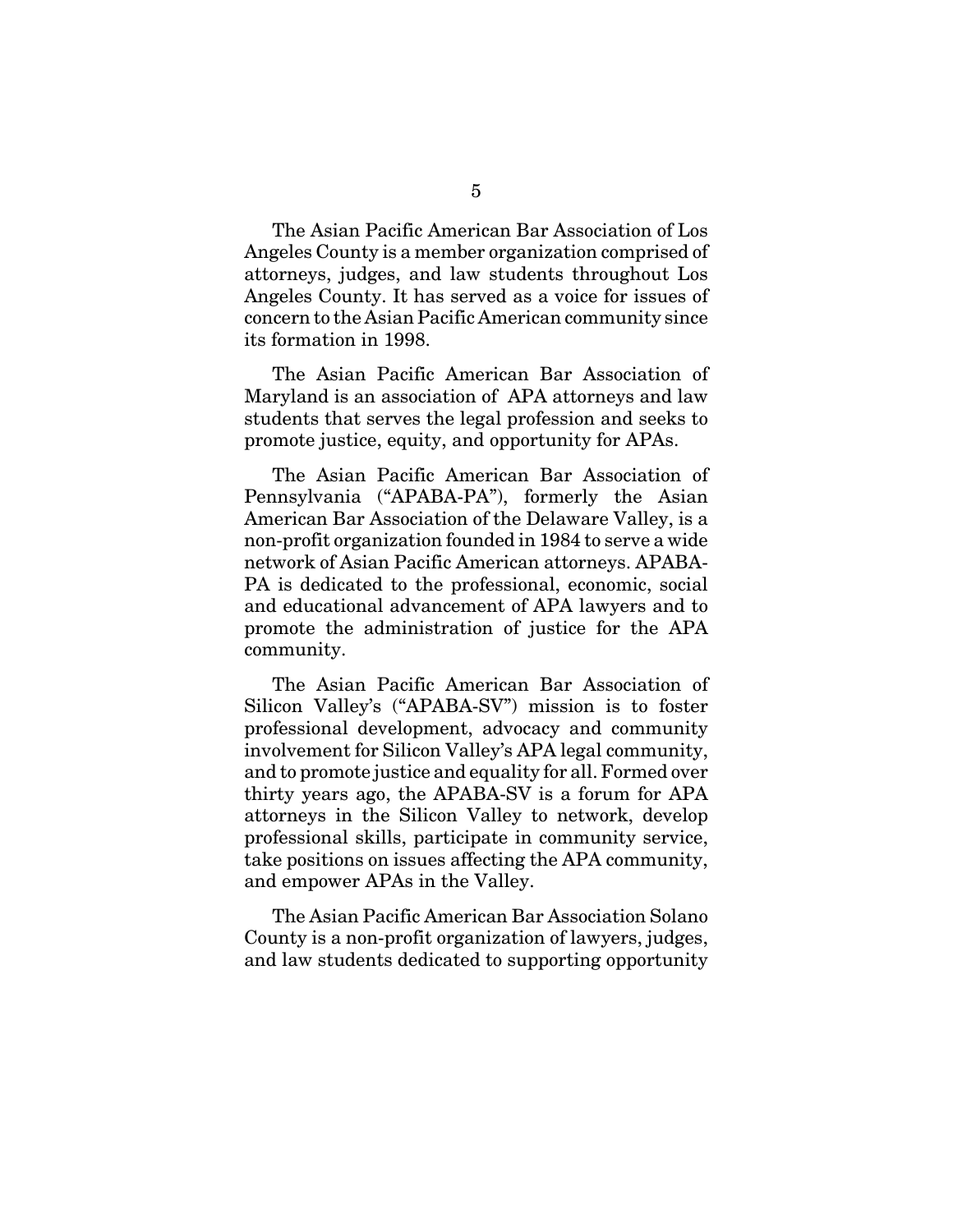for the community and increasing diversity in the areas of leadership in Solano County, California.

The Asian Pacific American Bar Association of South Florida ("APABA-SF") is a non-profit, voluntary bar organization of attorneys in Miami-Dade, Broward, and Palm Beach counties. APABA-SF's objectives include working towards civil rights reform, combating anti-immigrant agendas and hate crimes, and increasing diversity in federal, state, and local government.

The Asian Pacific American Bar Association of Tampa Bay supports its members, its community, its colleagues, and its profession in the Greater Tampa Bay area. It strives to create sustainable change and growth through dialogue, education, fellowship, and service.

The Asian Pacific American Bar Association of Virginia, Inc. is a diverse and non-partisan association of attorneys and those interested in matters of importance to the Asian Pacific American legal community. Its mission is to foster professional development, legal scholarship, advocacy and community involvement and to promote justice, equality, and opportunity for APAs and those who may seek its voice.

The Asian Pacific American Lawyers Association of New Jersey ("APALA-NJ") is a local association of APA attorneys in New Jersey. As the bar association that represents one of the fastest growing minority populations in the New Jersey, APALA-NJ continues to focus on ensuring greater representation of APA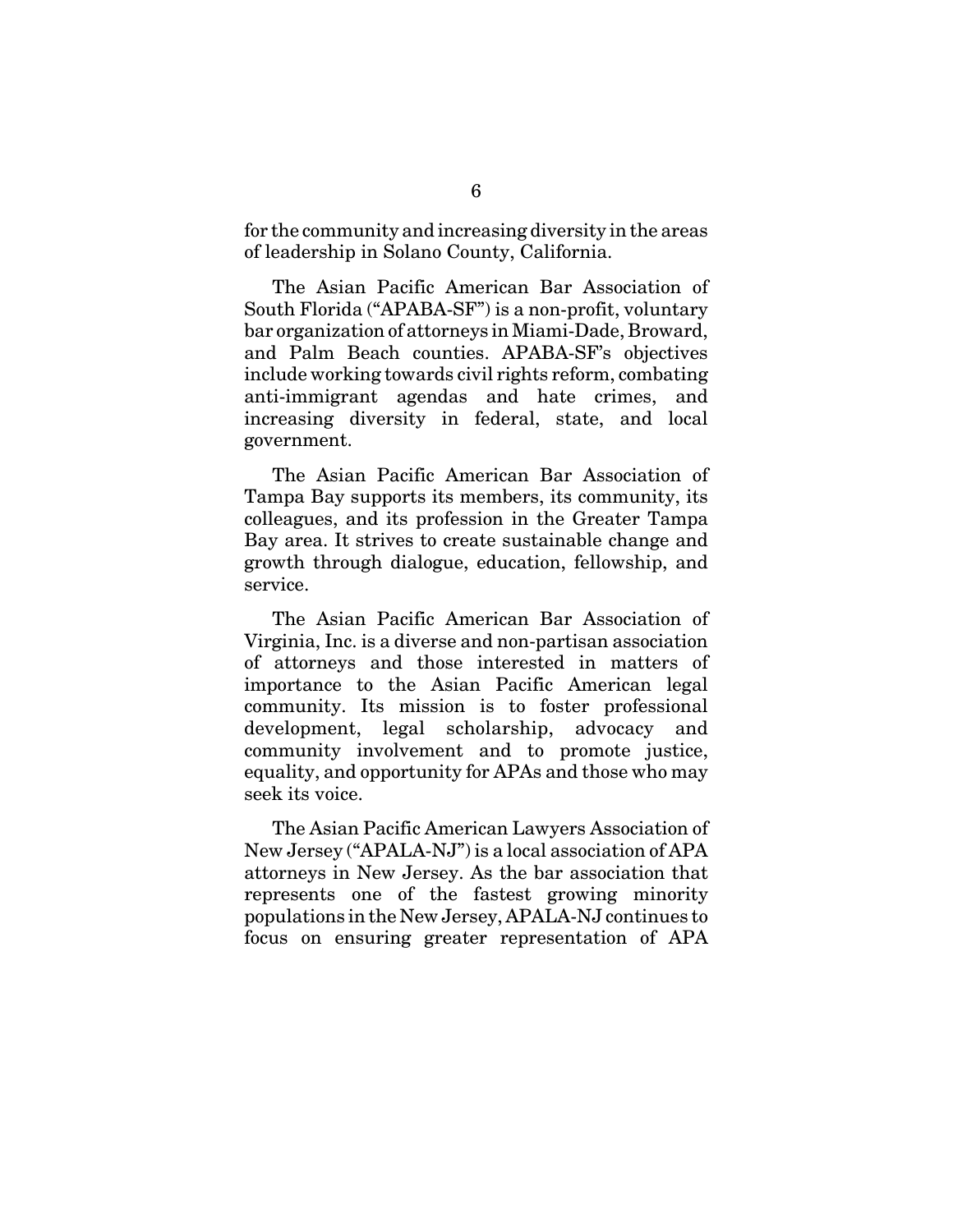attorneys in various sectors of the legal profession as well as in government and the state's judiciary.

The Asian Pacific American Women Lawyers Alliance is an organization that promotes inclusion, empowerment and advancement of APA women in the legal profession. It is devoted to advocating for, educating, mentoring, networking, and developing leadership within the profession and larger community.

The Asian/Pacific Bar Association of Sacramento ("ABAS") is a non-profit legal organization created to foster the exchange of ideas, to provide services to the general and local communities, and to protect people's civil and human rights. Since 1980, ABAS has been a force in advocating for diversity in the legal system, from encouraging APAs to join the legal profession, urging for diversity among the bench, and fighting for issues affecting those beyond APAs who are in need of equality in the justice system.

The Austin Asian American Bar Association ("AAABA") serves the Asian Pacific American legal community in Austin and the surrounding Central Texas region. AAABA supports equal treatment and justice for all under the law, and opposes any form of discrimination based on race, ethnicity, and religious beliefs.

Formed in 1986, the Chinese American Bar Association of Greater Chicago ("CABA"), is the first local bar association for attorneys of Asian descent in the Chicagoland area. As an organization of Chinese American attorneys, descended from immigrants or immigrants themselves, CABA has experienced firsthand the history of American exclusionary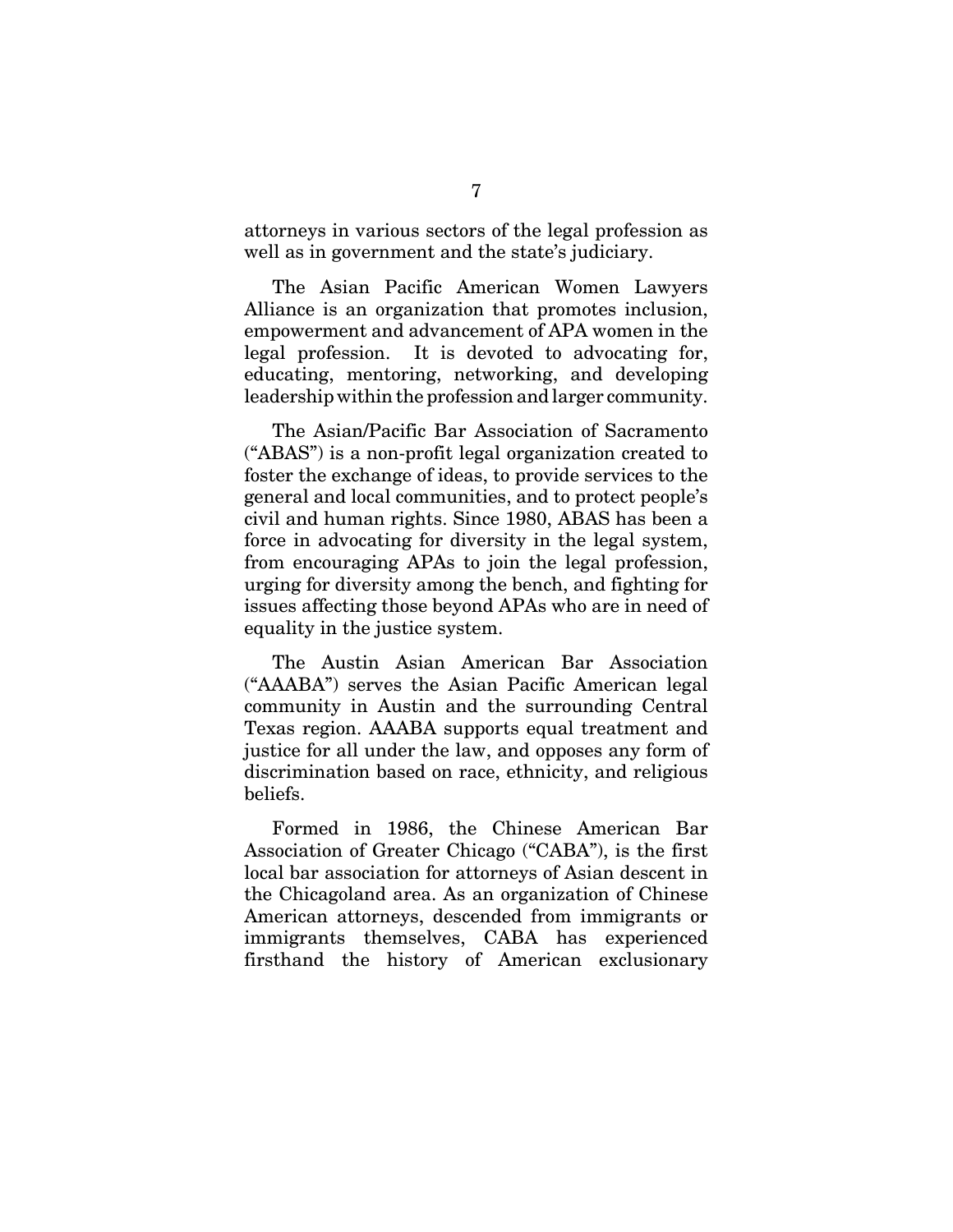immigration laws and detrimental impact therefrom. CABA rejects xenophobia and nativism, and discrimination on the basis of race, ethnicity, or national origin.

The Connecticut Asian Pacific American Bar Association ("CAPABA") is the only association focused towards all APA attorneys in Connecticut. CAPABA's membership consists of attorneys, law professors, law students, and other interested individuals. CAPABA's mission is to establish a support network for APA attorneys and communities and those interested in APA legal issues throughout the state of Connecticut.

The Federation of Asian Canadians – Ontario ("FACL") is a diverse coalition of Asian Canadian legal professionals who promote equity, justice, and opportunity for Asian Canadian legal professionals and the broader community. FACL fosters advocacy, community involvement, legal scholarship, and professional development.

The Filipino American Lawyers Association of Chicago is a professional network of attorneys, judges, law students, and supporters that facilitates career development, learning opportunities, and fellowship within the Chicagoland legal community. It provides access to colleagues across numerous practice areas and their related organizations, including law firms and corporations of all sizes, non-profits, and public sector employers.

The Filipino American Lawyers Association of New York opposes discrimination, including on the basis of race, religion, and national origin, and promotes the equitable treatment of all under the law.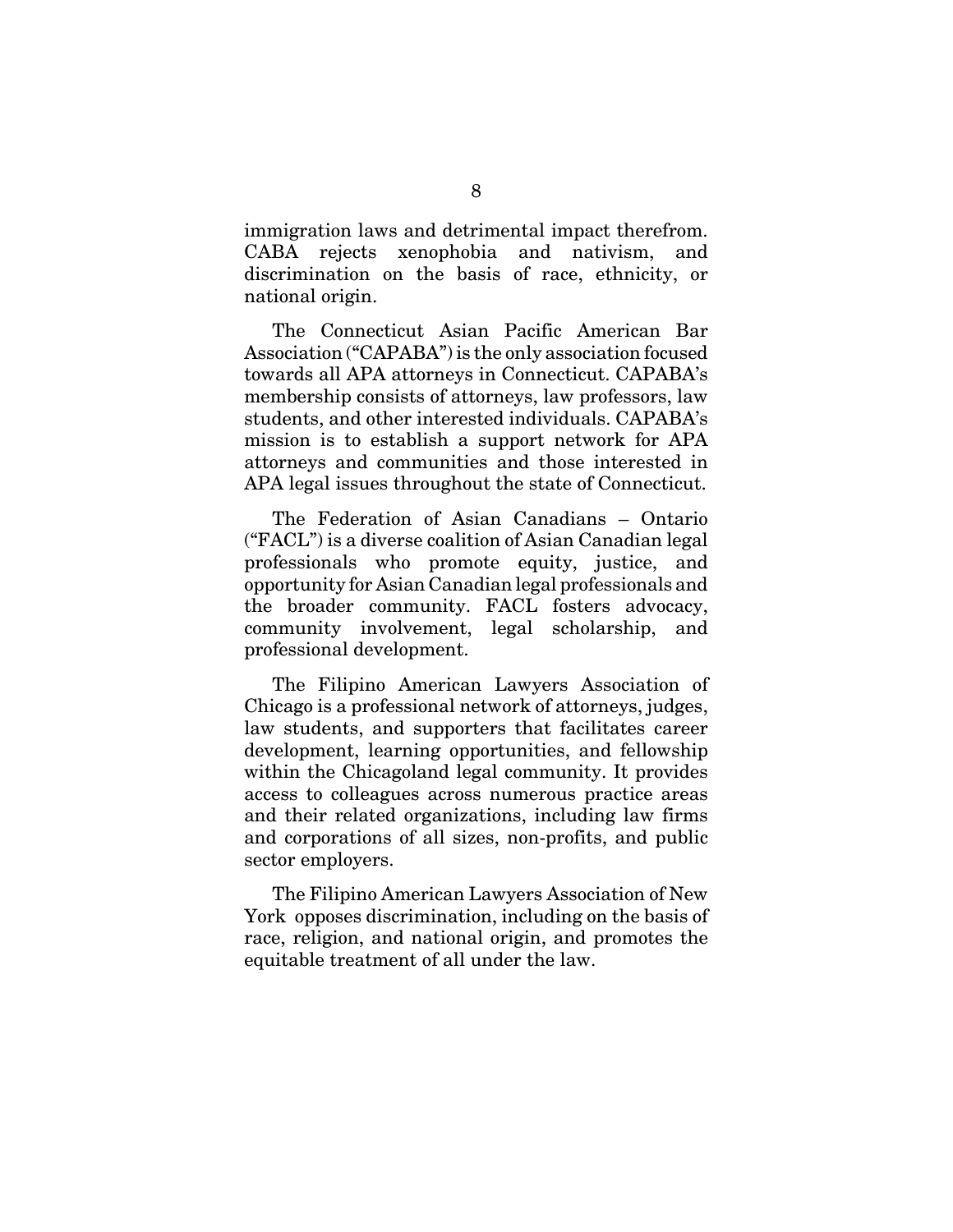The Filipino American Lawyers of San Diego is committed to ensuring that attorneys of color, particularly Filipino American attorneys, have access to equal opportunities in the legal profession. It aims to develop multicultural solutions, to foster diversification, and to sustain multicultural coalitions in all channels of the legal system.

The Filipino Bar Association of Northern California ("FBANC") is an organization of attorneys, judges, and law students dedicated to serving the Filipino community. Through the volunteer work of its members, FBANC offers various service programs, including regular, free legal clinics, professional development programs for attorneys, and mentorship for law students and young attorneys.

The objectives of the Filipino Lawyers of Washington ("FLW") are to foster the exchange of ideas and information among and between FLW members and other members of the legal profession, the judiciary, and the community; to encourage and promote the professional growth of the members of the FLW; to provide service to the general and local community; to encourage and promote diversity in the legal profession; to develop and encourage cooperation with other organizations of minority attorneys; to celebrate the Filipino culture; and to provide a vehicle and forum for the expression of opinions and positions by the FLW upon current social, political, economic, legal, or other matters, or events that concern its members.

The Japanese American Bar Association ("JABA") is the national bar association for Japanese American attorneys, with over 340 members across the United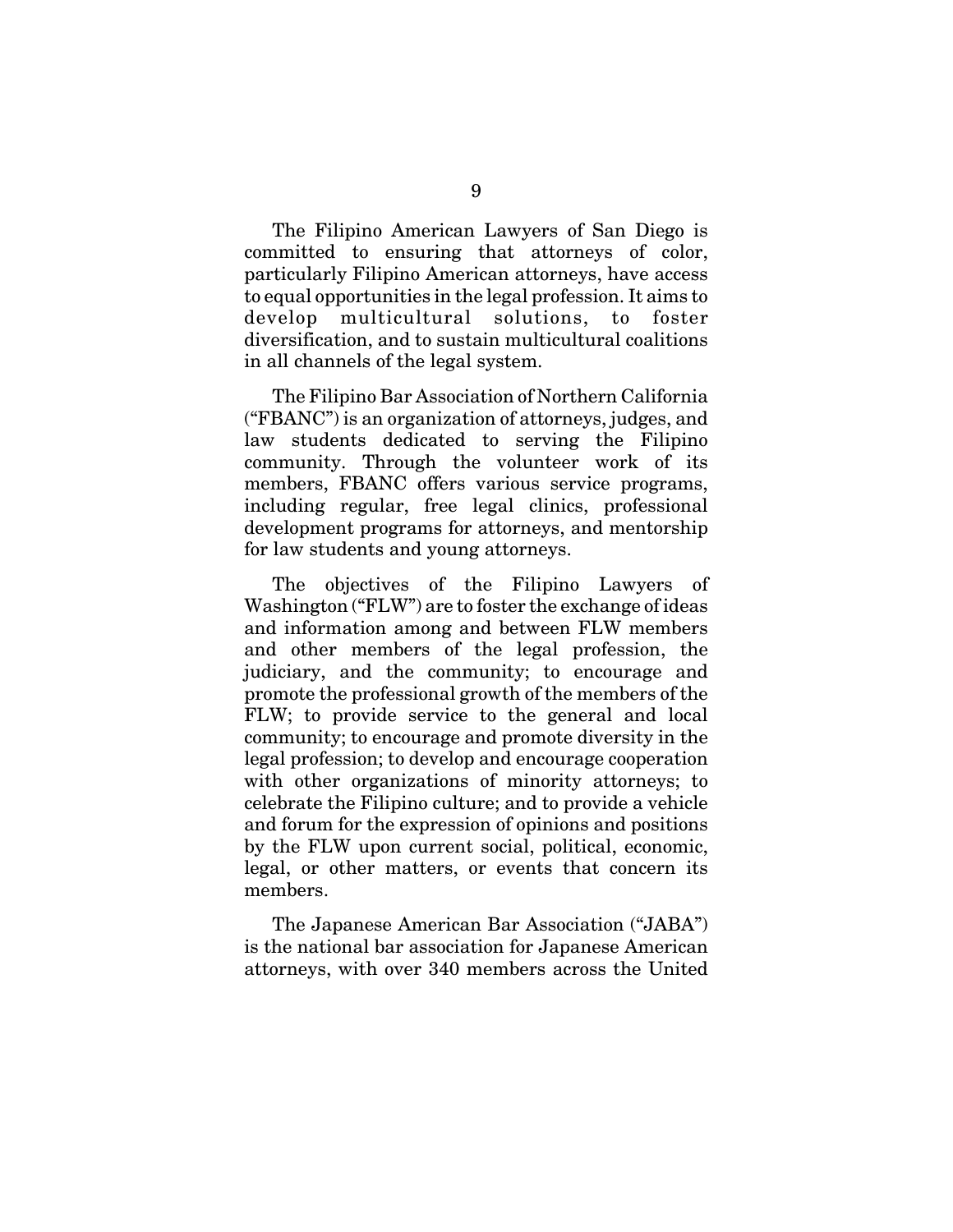States and Japan. As one of the oldest minority bar associations in the United States, JABA has been a strong advocate regarding civil rights matters, whether it affects its own community or others that are faced with inequality, discrimination, or oppression.

The Korean-American Bar Association for the Washington, D.C. Area ("KABA-DC") was established in 2009 to be the voice for Korean Americans in the legal profession in the Greater Washington, D.C. Metropolitan Area. KABA-DC promotes professional development, legal scholarship, advocacy, and community involvement.

The Korean American Bar Association of Chicago ("KABA-Chicago") is an organization of over 400 lawyers, law students, and government officials. Since 1993, KABA-Chicago has diligently worked together to help the Korean American and minority community in the greater Chicago area.

The Korean American Bar Association of Northern California ("KABANC") is an affiliate of NAPABA. Since its founding in the mid-1980s, KABANC has continued to serve and be a voice for the Korean-American and broader community on legal and other issues of interest which impact its community.

Founded in 1980, the Korean American Bar Association of Southern California has worked with the local community and its sister bars to fight for fairness and justice for all minorities under the law.

The mission of the Korean American Bar Association of Washington ("KABA-Washington") is to provide professional development, networking, and mentorship opportunities to its members and serve the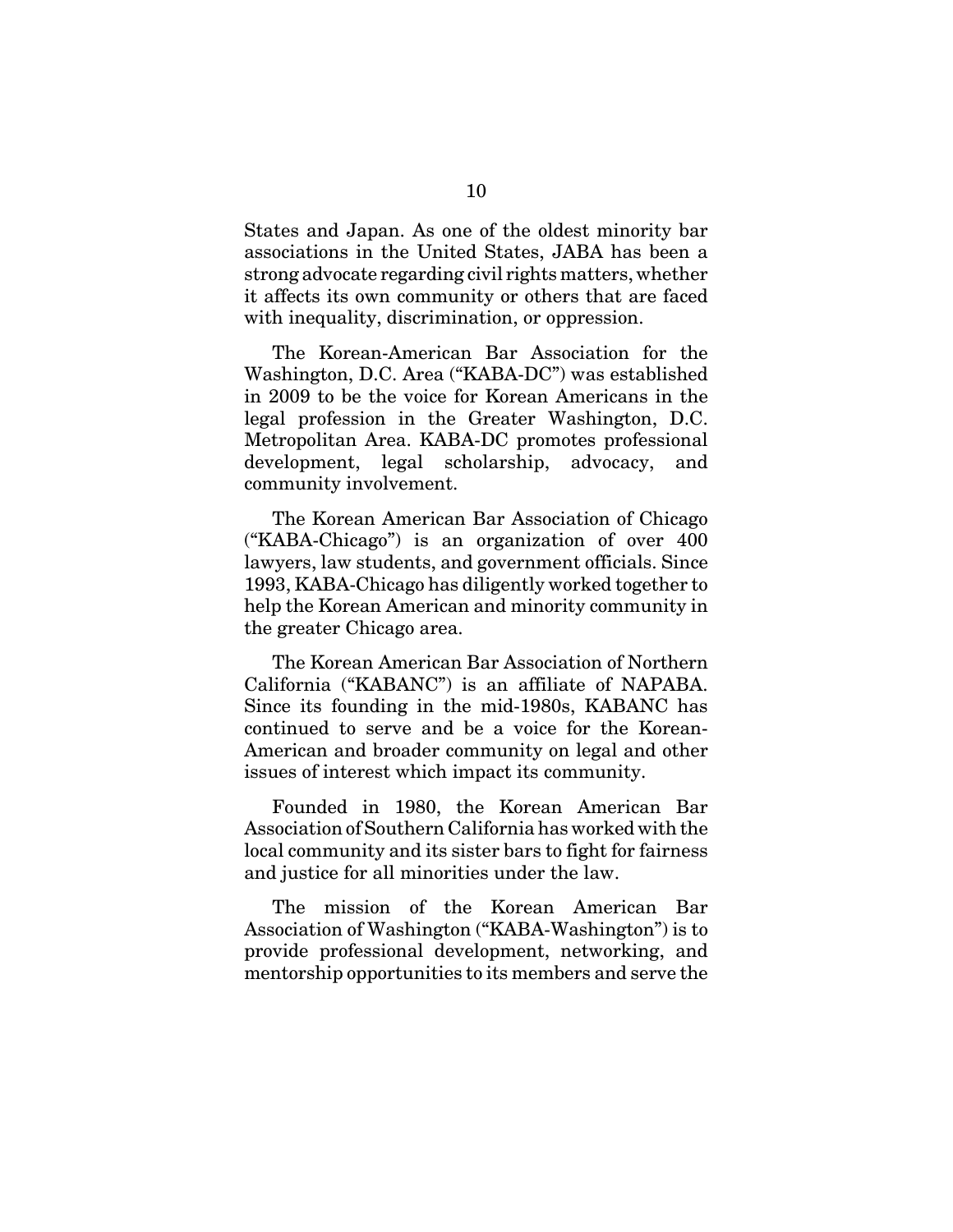community as a resource by hosting professional, educational, and community events. KABA-Washington is committed to leadership, community, and service. KABA-Washington was founded with the purpose of serving the community.

The Korean American Lawyers Association of Greater New York ("KALAGNY") is a professional membership organization of attorneys and law students engaged with the issues affecting the Korean American community in greater New York. Incorporated in 1986, KALAGNY seeks to encourage the professional growth of its members as well as to provide legal support for the Korean American community.

The Louisiana Asian Pacific American Bar Association ("LAPABA") is a non-profit, professional legal organization for Louisiana attorneys, judges, law professors, and law students of Asian and Pacific heritage, and others who support the interests of APA lawyers, the legal profession, and APA communities. LAPABA provides a network for its members and serves the legal needs and interests of the community.

The Michigan Asian Pacific American Bar Association strongly and adamantly opposes any restriction based on nationality, religion, culture, creed, or race. The State of Michigan knows firsthand the evils that spur from xenophobia, as highlighted by the murder of Vincent Chin in 1982.

The Minnesota Asian Pacific American Bar Association is committed to promoting and supporting the personal and professional development of Asian American and Pacific American lawyers, judges, and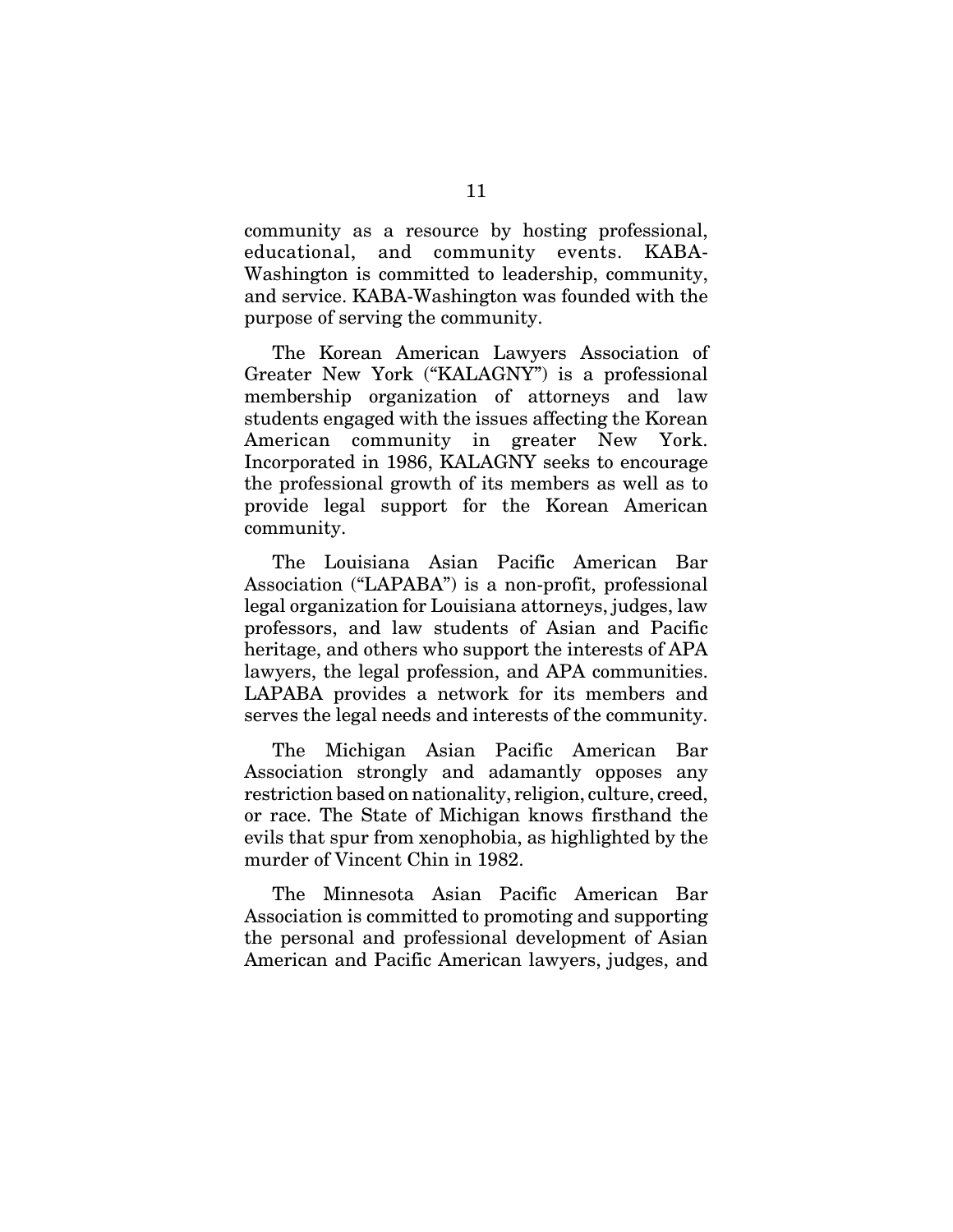law students, serving as an advocate for the APA community in Minnesota, and promoting equal access to justice.

The Missouri Asian American Bar Association ("MAABA") is an organization of nearly 100 Asian American attorneys in the St. Louis area. MAABA was founded in 2001 with the mission to support the Asian American legal community, as well as the community at large.

The NAPABA - Hawaii Chapter ("NAPABA-Hawaii") is a Hawaii association of more than eighty APA attorneys, judges, and law professors. NAPABA - Hawaii's mission is to educate the public and to represent and to advocate for the interests of Asian and Pacific Americans and their communities in Hawaii.

The National Filipino American Lawyers Association ("NFALA") is a national association of Filipino American attorneys, judges, law professors, and law students dedicated to promoting the professional development, interests, and success of Filipino American legal professionals nationwide. NFALA is a voice for the national Filipino American legal community and strives to fight for equal opportunity and the rights of underserved minority groups.

The New Jersey Muslim Lawyers Association ("NJMLA") is the state's association of Muslim lawyers. Since its inception in 2006, the NJMLA has strived to promote fairness and inclusion in the legal field.

Since 1993, the Orange County Asian American Bar Association has fostered professional development, served as mentors to local law students, promoted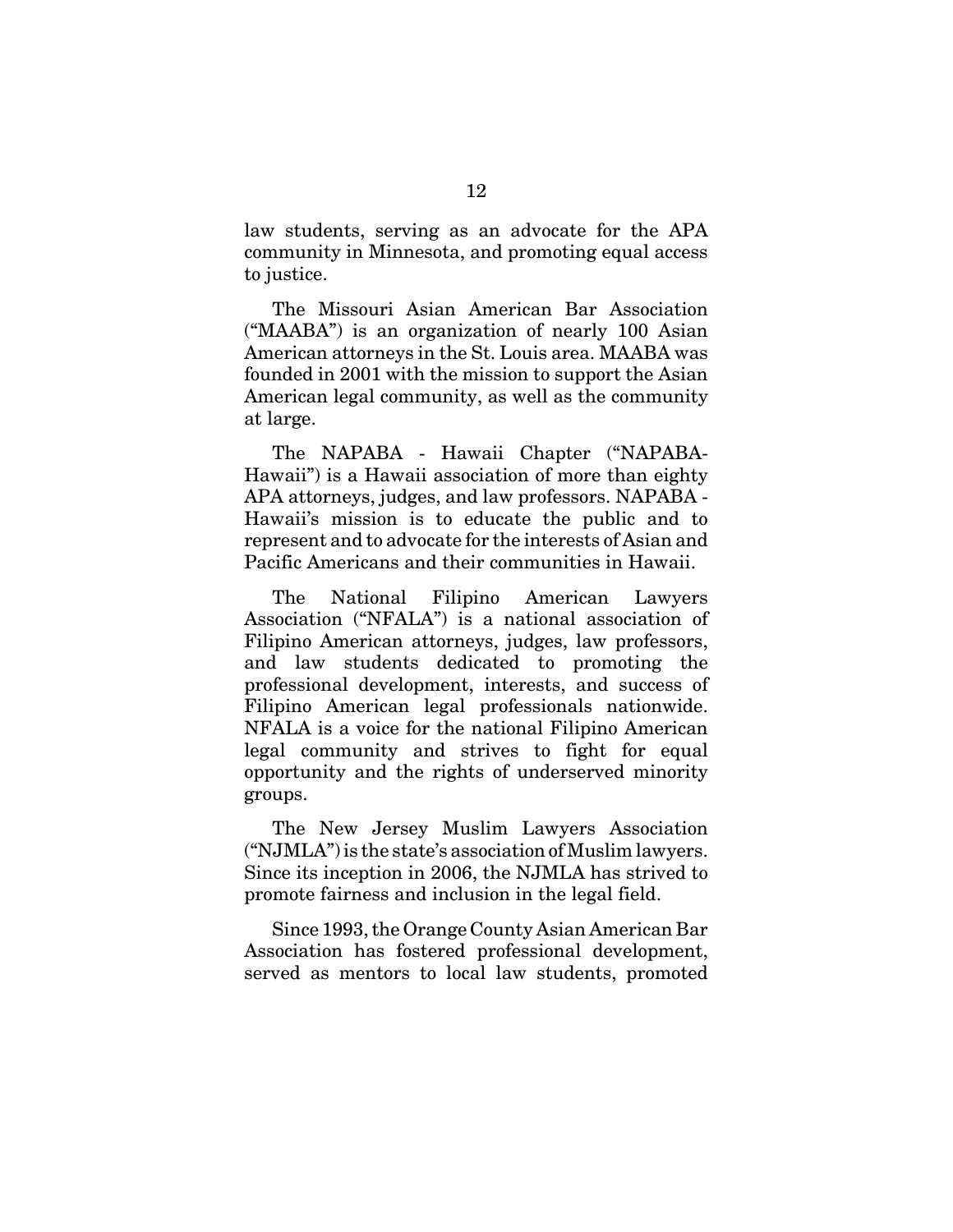diversity in the private and public sectors, volunteered for legal clinics for low income and disadvantaged communities, and supported causes which affect and advance the needs of APAs and the public at-large.

The Orange County Korean American Bar Association was established in November 2005 to promote networking among minority attorneys, provide more effective legal counsel to the local Orange County community, to serve the Korean American community's legal needs with pro bono services, to promote the appointment of Korean American judges, and to assist law students in making the transition into full-time law practice.

The Oregon Filipino American Lawyers Association is a professional association of Filipino American judges, lawyers, law students and legal professionals, and supporters. Its members work together to promote equality and multiculturalism by increasing diversity within the Oregon State Bar and within the broader legal system, and to empower Oregon's Filipino American community by increasing its access to the legal system.

Since 1978 Pan Asian Lawyers of San Diego ("PALSD"), a non-partisan organization, has been dedicated to the advancement of Asian American attorneys in the legal profession, assisting Asian American communities and the wider San Diego community. However, PALSD does not limit its scope to benefit one single race or ethnic group.

The Philippine American Bar Association ("PABA") was founded more than 30 years ago to address legal issues affecting the Filipino-American community and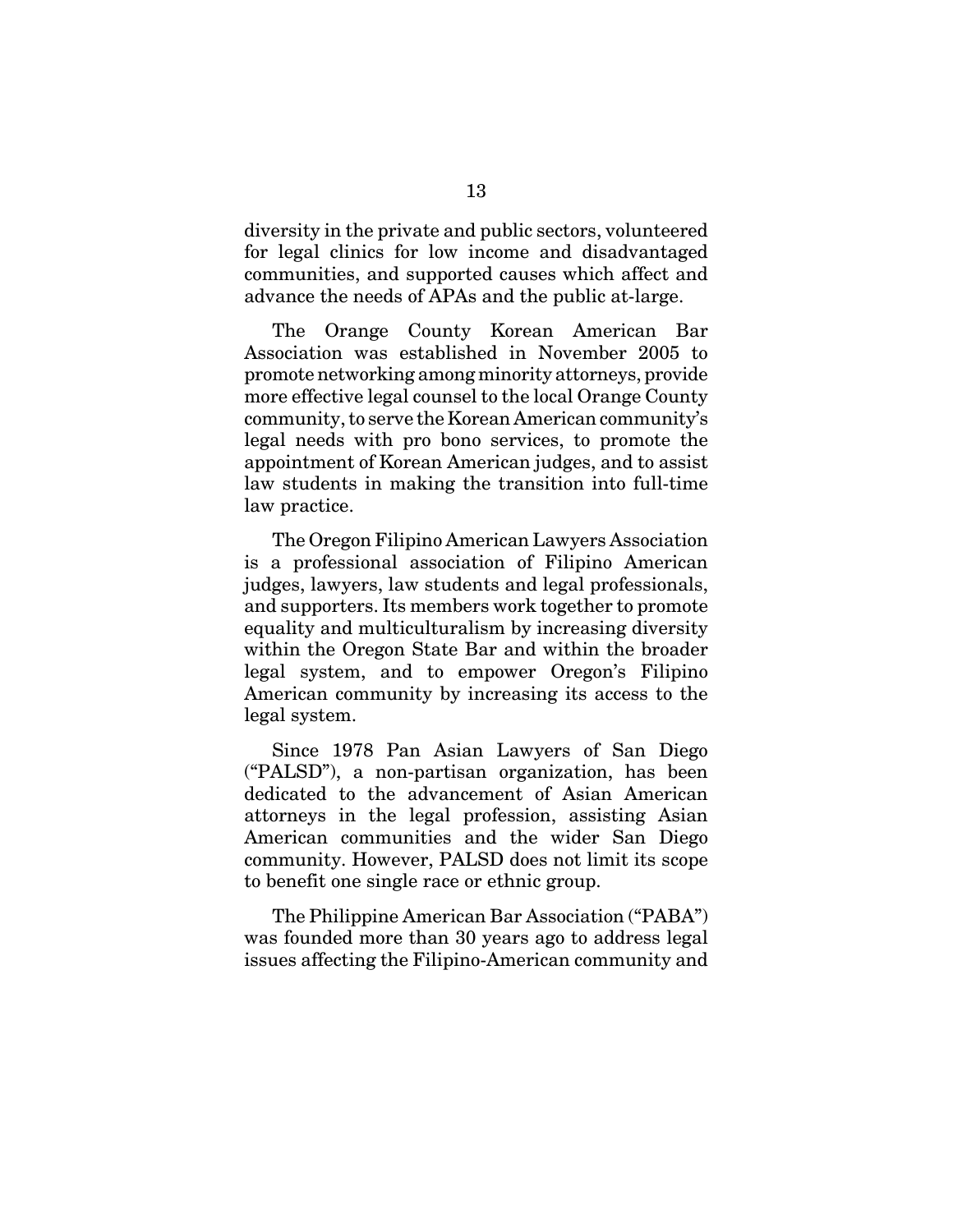to support Filipino-American lawyers and law students in Southern California. PABA sponsors community legal clinics and also provides continuing legal education seminars and professional development opportunities for its members, and assists Filipino-American law students through mentorship programs and scholarships.

The Sacramento Filipino American Lawyers Association is a newly formed affiliate of NAPABA in the Eastern California Region. It seeks to represent, serve, and embody the highest standards of professionalism and ethics in the legal and local communities.

SABA Chicago, formally known as IABA Chicago, is a professional organization serving South Asian professionals and the Greater Chicago community over the past seventeen years. The organization was founded to advance the professional development and growth of a diverse member community, disseminate relevant information, and foster a culture of service within and beyond the legal community.

The South Asian Bar Association of Northern California was founded to ensure that Bay Area South Asian lawyers were provided an avenue to develop professionally, network among peers, and volunteer within the South Asian community.

The South Asian Bar Association of San Diego, in conjunction with the South Asian Bar Association national organization, has served as a voice of the South Asian community in San Diego and around the country.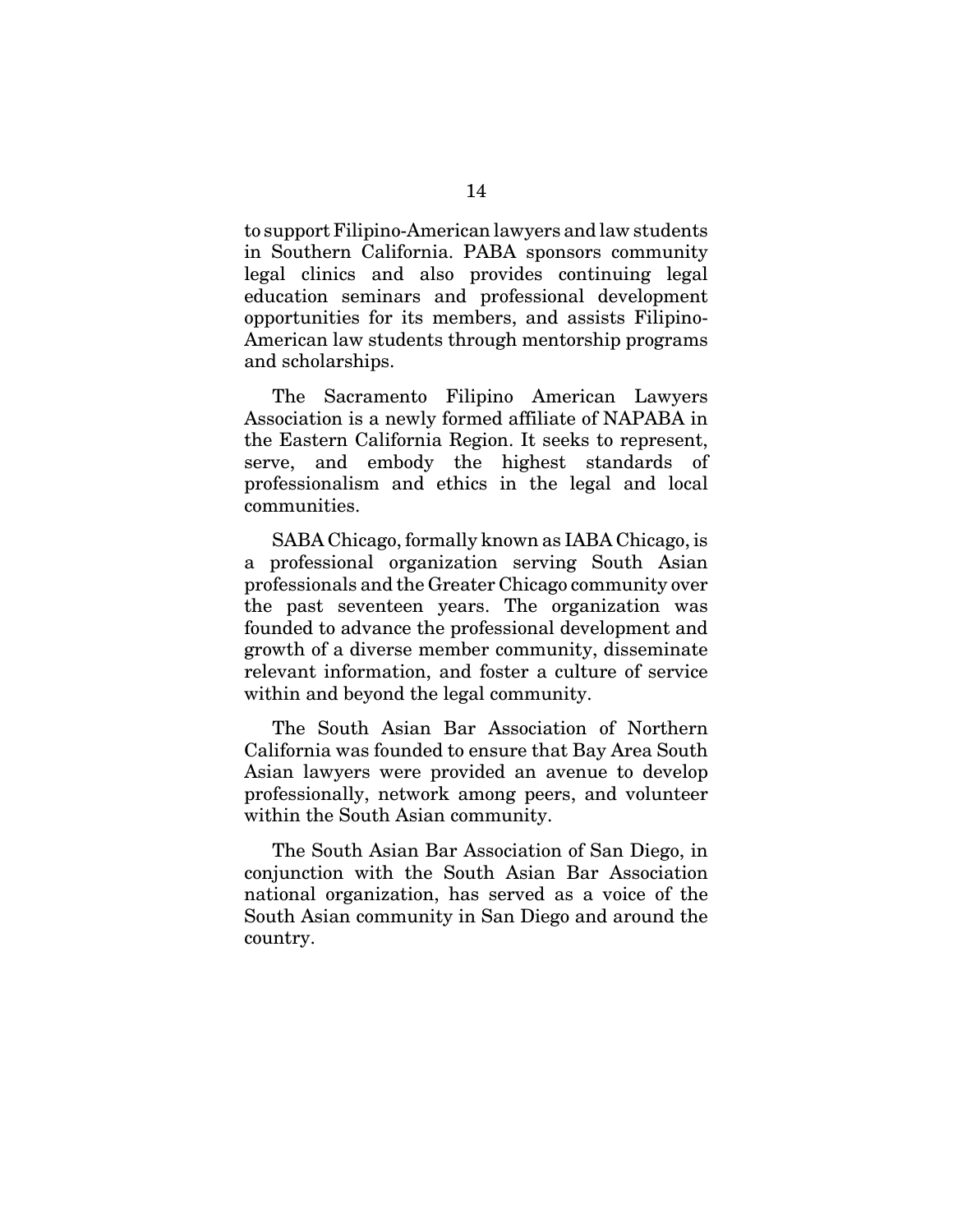The South Asian Bar Association of Southern California ("SABA-SC") is one of the oldest and largest South Asian bar associations in the country. SABA-SC strives to promote justice and fair treatment for Arab, African, Middle Eastern, Muslim, Sikh, and South Asian individuals and communities, and to foster goodwill, fellowship, and unity among these communities.

The South Asian Bar Association of Washington ("SABAW") represents South Asian lawyers and South Asians in the state of Washington. SABAW promotes South Asian lawyers and provides a platform for their unique voice in the legal industry.

The Southern California Chinese Lawyers Association is one of the country's oldest minority, and APA legal associations, and since its formation over 42 years ago, has sought to advance the legal, professional, and community interests of APAs in the Southern California region.

The Taiwanese American Lawyers Association ("TALA") is the national association of Taiwanese descent American lawyers. Since 1991, TALA has served the interests of Taiwanese American lawyers called to the bars of the various states, as well as advocate for the interests of Taiwanese Americans living in the United States and abroad. These interests include the promotion of justice, equity, and opportunity for Taiwanese Americans. Taiwanese Americans' religious environment is characterized by inclusive diversity and tolerance.

The Thai American Bar Association ("TABA") is national association of Thai-American and other APA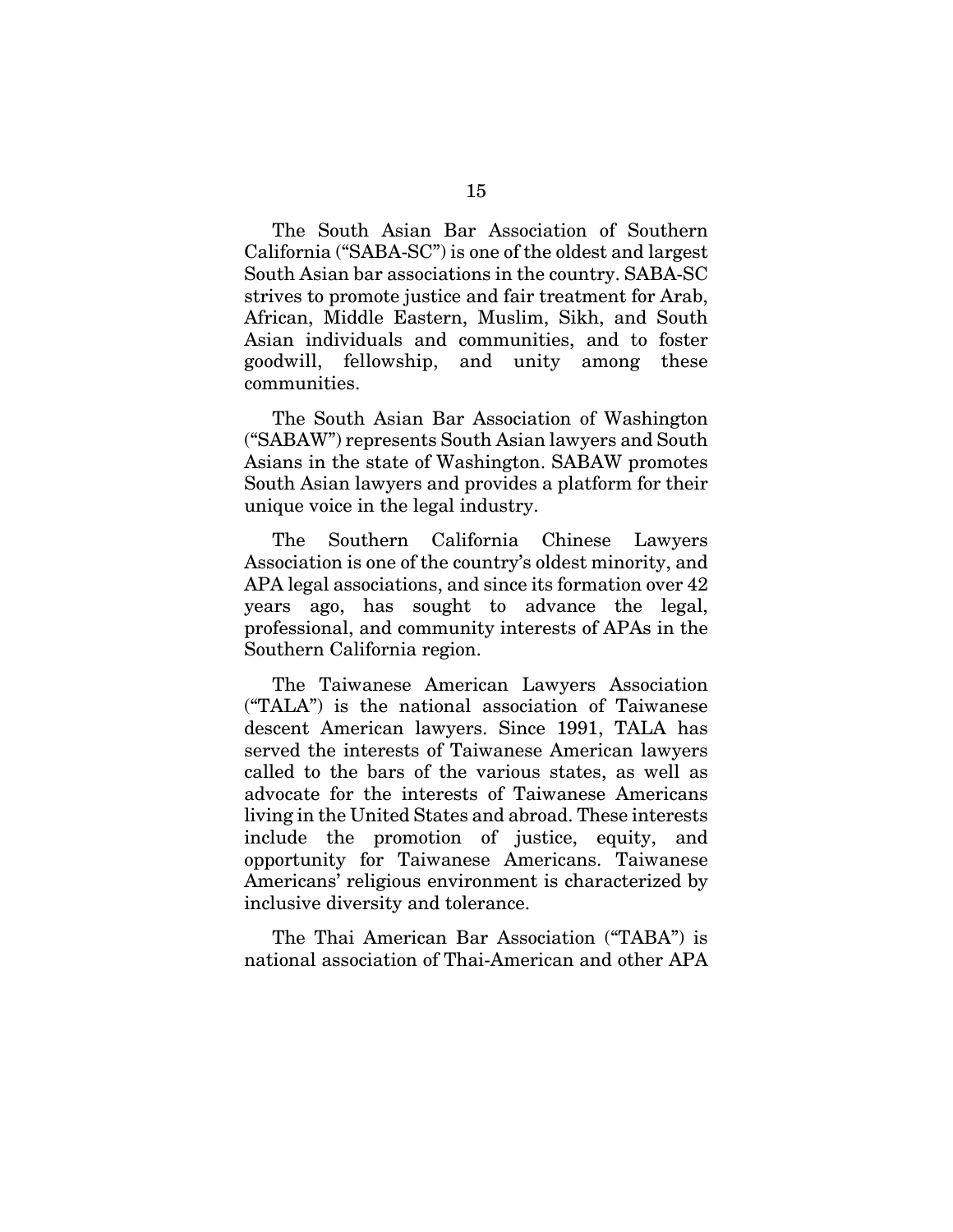attorneys. Since its inception in 2011, TABA has sought to promote justice, equity, and opportunity for Thai Americans and other APAs.

The Vietnamese American Bar Association of Northern California was founded in 1998 to provide Vietnamese American attorneys with a vehicle for the unified expression of opinions and positions on matters of concern to all Vietnamese American attorneys, to encourage and promote the professional growth of its members, and to foster the exchange of ideas and information among its members and with the community at large.

The Vietnamese American Bar Association of Washington is the Vietnamese American Bar Association's local association in Washington. It serves as a voice for the Vietnamese community.

### **SUMMARY OF THE ARGUMENT**

APAs are acutely familiar with the impact of exclusionary immigration laws, having long been the subjects of systematic and expansive restrictions driven by racial, ethnic, and religious animus. These historical laws not only excluded people from Asian countries, but hurt those already in the United States by legitimizing and validating ugly stereotypes and inequalities. APAs know the lasting pain and injury that result from the use of national origin as a basis for preference or discrimination in immigration laws.

The Revised Order is an unwelcome return to a pre-Civil Rights Era approach to immigration when prospective immigrants were excluded based upon their national origin, which served as a pretext for discrimination on the basis of the predominant races,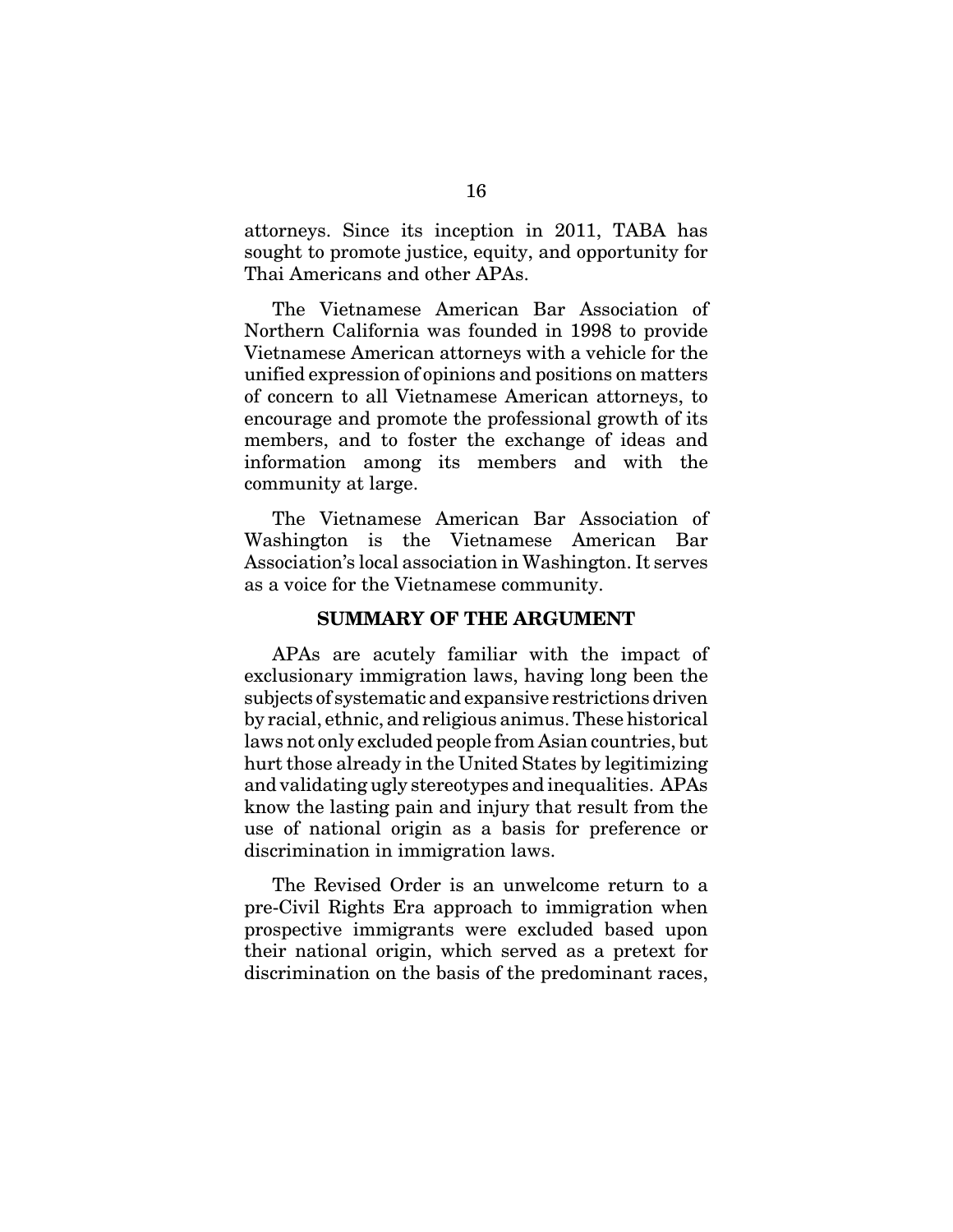religions, and ethnicities in those countries. Challenges to the Revised Order are informed by both evidence of the order's history and purpose, and by the country's historical experience using nationality-based restrictions in the immigration context as a proxy for discrimination on the basis of race and religion.

*Amici* respectfully request the Court affirm the decisions of the Fourth and Ninth Circuits enjoining enforcement of the Revised Order, or, at a minimum, make permanent the result of this Court's June 26, 2017 order.

#### **ARGUMENT**

#### **I. Executive Order History.**

On January 27, 2017, President Donald J. Trump issued Executive Order No. 13,769, 82 Fed. Reg. 8977 (Feb. 1, 2017), titled, "Protecting the Nation from Foreign Terrorist Entry into the United States" ("Original Order"). The Original Order was temporarily enjoined by multiple courts, including by the U.S. District Court for the Western District of Washington, which the Ninth Circuit declined to stay. *Washington v. Trump*, 847 F.3d 1151, 1161–62 (9th Cir. 2017) (per curiam).

On March 6, 2017, the President signed Executive Order No. 13,780, 82 Fed. Reg. 13,209 (Mar. 9, 2017), with the same title ("Revised Order"), replacing the Original Order. It had many of the same restrictions, including one on issuing visas to citizens of six Muslimmajority countries. *See* Revised Order §§ 1, 2, 3, 9, 12. Challenges to the Revised Order are informed by both evidence of the order's history and purpose, and by the country's historical experience using nationality-based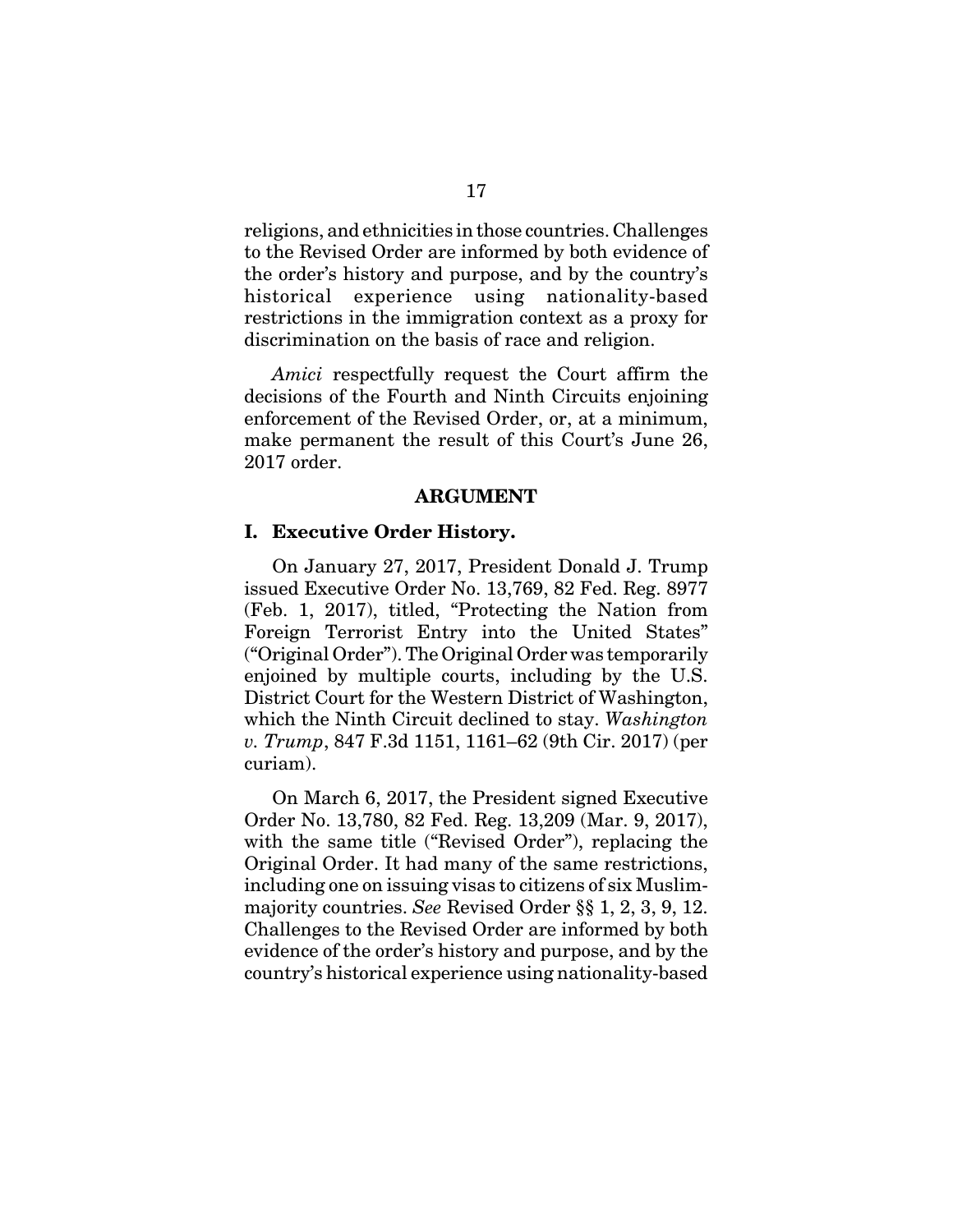restrictions in the immigration context as a proxy for discrimination on the basis of race and religion.<sup>2</sup>

## **II. The United States Has Renounced Nationality-Based Discrimination in Immigration Due to Past Abuse and Injustice that Should Inform Any Assessment of the Executive Orders.**

During the heart of the Civil Rights Era, Congress enacted, and President Lyndon Johnson signed, the Immigration and Nationality Act of 1965, Pub. L. No. 89-236, 79 Stat. 911, to prohibit preference, priority, or discrimination in the issuance of immigrant visas due to "race, sex, nationality, place of birth, or place of residence." 8 U.S.C.  $\S$  1152(a)(1)(A). This provision marked a firm break from the invidious discrimination in historical immigration laws. It sought to prevent the country from repeating those errors. Nevertheless, the Revised Order discriminates on the basis of nationality and warrants close scrutiny, particularly given the Fourth Circuit's finding that "in this highly unique set of circumstances, there is a direct link between the President's numerous campaign statements promising a Muslim ban that targets territories, the discrete action he took only one week into office executing that exact plan, and [the Revised Order], the 'watered down' version of that plan that 'get[s] just about everything,' and 'in some ways, more.'" *Int'l Refugee Assistance Project v. Trump ("IRAP")*, 857 F.3d 554, 599–600 (4th Cir. 2017) (J.A. 332–33).

<sup>&</sup>lt;sup>2</sup> The history of the Executive Orders is set forth in more detail in Respondent's Brief. Res.'s Br. at 5–10, *Trump v. Hawaii*, No. 16- 1540 (U.S. Sep. 11, 2017).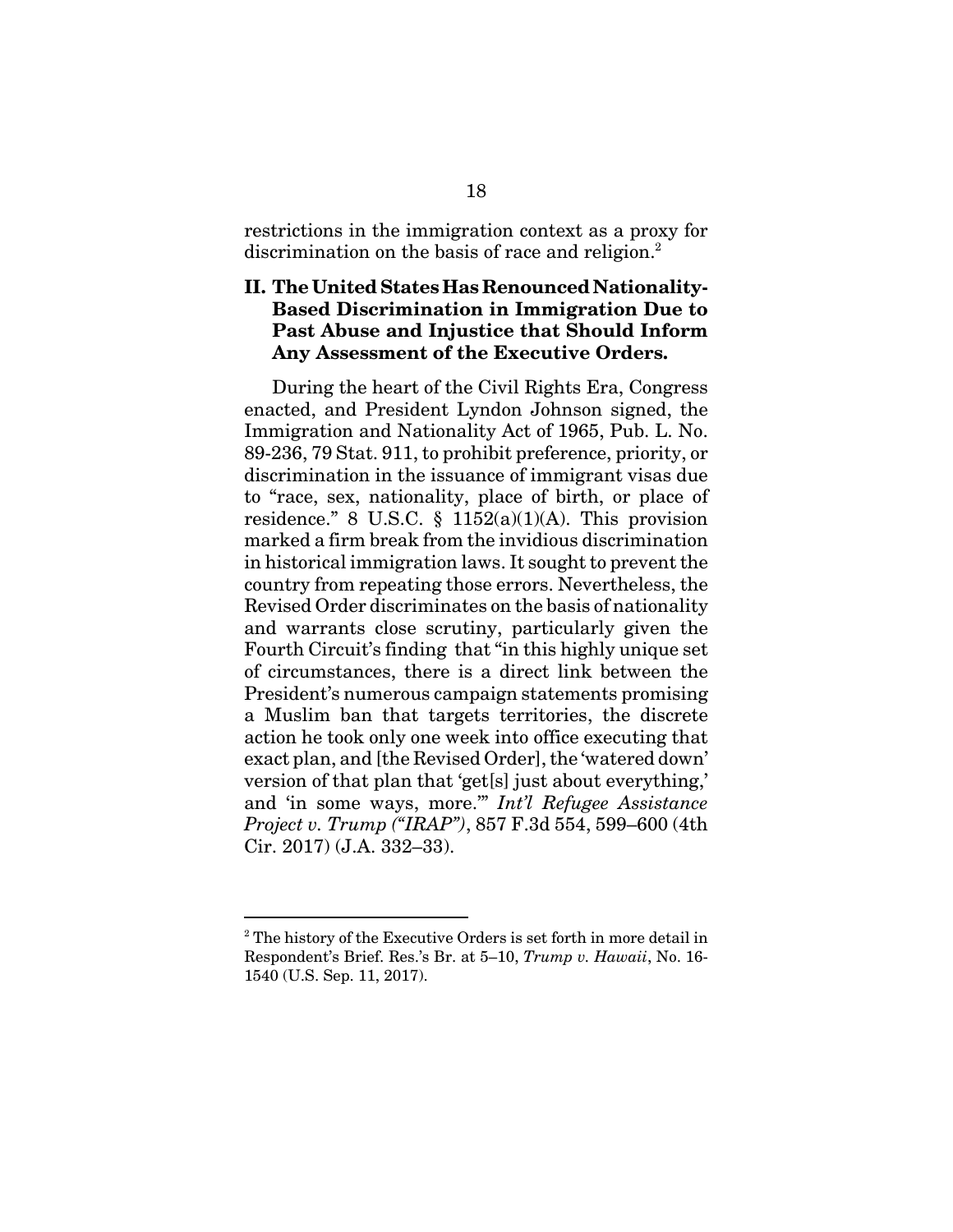## **A. The Revised Order Echoes Historical Discrimination in the Application of Immigration Laws Based upon National Origin.**

Asians first began migrating to the United States mainland in significant numbers in the mid-1800s, led by Chinese nationals. *See* Bill Ong Hing, *Making and Remaking Asian America Through Immigration Policy, 1850*–*1990* 19–20 (1993). As conditions weakened in their homelands, economic opportunity beckoned Asian laborers to the United States. The discovery of gold and westward expansion fueled demand for low-wage labor. Industrial employers actively recruited Chinese nationals to fill some of the most demanding jobs, particularly in domestic service, mining, and railroad construction. *Id.* at 20.

However, the resulting growth in the immigrant labor population provoked anger and resentment among native-born workers eager for work and better wages. *Id.* at 21. Chinese immigrants, in particular, became targets of fierce hostility and violence. The socalled "Yellow Peril" refers to the widespread characterization of Chinese immigrants as "unassimilable aliens" with peculiar and threatening qualities. *See* Natsu Taylor Saito, *Model Minority, Yellow Peril: Functions of "Foreignness" in the Construction of Asian American Legal Identity*, 4 Asian Am. L.J. 71, 86–89 (1997).

Congress catered to this xenophobia and racism by passing a series of laws that discouraged and ultimately barred immigration from China and other Asian countries. These laws marked the first time the federal government broadly enacted and enforced an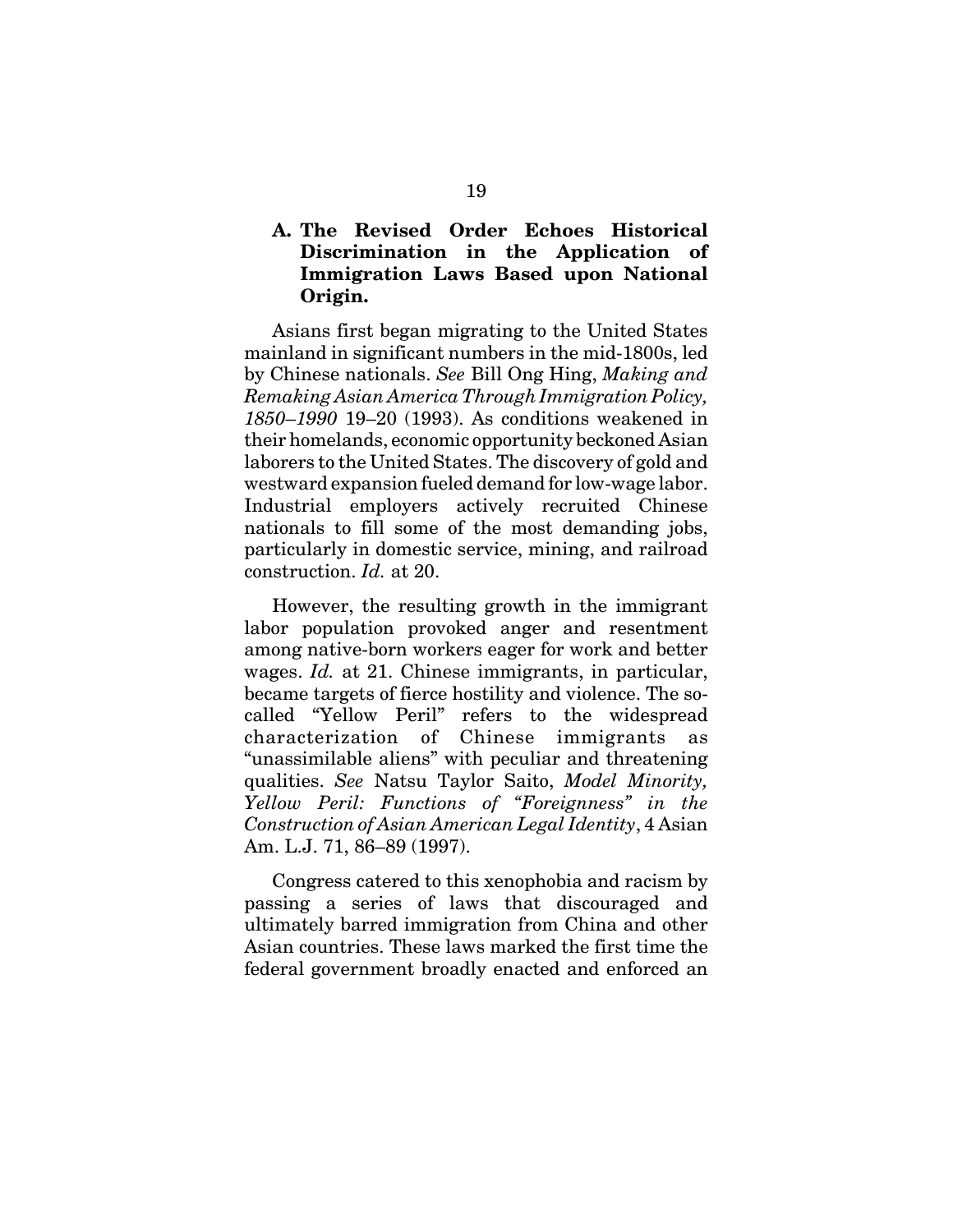immigration admissions policy that defined itself based on whom it excluded.<sup>3</sup> The first such law came toward the end of Reconstruction, when Congress enacted the Page Act. Act of Mar. 3, 1875, ch. 141, 18 Stat. 477 (repealed 1974). Barring the entry of Asian immigrants considered "undesirable," the Page Act was largely enforced against Asian women, who were *presumed to be prostitutes* simply by virtue of their ethnicity. *See* George Anthony Peffer, *Forbidden Families: Emigration Experiences of Chinese Women Under the Page Law, 1875–1882*, 6 J. Am. Ethnic Hist. 28, 28–46 (1986).

A few years later, Congress responded to persistent anti-Chinese fervor with the Chinese Exclusion Act on May 6, 1882, 22 Stat. 58, the first federal law to exclude people on the basis of their nationality. On the premise that the "coming of Chinese laborers . . . endanger[ed] the good order" of areas in the United States, the Act provided that "[i]t shall not be lawful for any Chinese laborer to come, or, having so come after the expiration of said ninety days, to remain within the United States." *Id.* § 1. The Chinese Exclusion Act halted immigration of Chinese laborers for ten years, prohibited Chinese nationals from becoming U.S. citizens, and uniquely burdened Chinese laborers who were already legally present and wished to leave and re-enter the United States. Congress first extended the exclusionary period by ten years in 1892 with the

<sup>&</sup>lt;sup>3</sup> Naturalization and citizenship laws have always limited the scope of who could be a citizen, but the same was not so for rules on entry to the United States. The Naturalization Act of 1870, 16 Stat. 254, which barred Asians from naturalization, prefaced the era of Asian exclusion.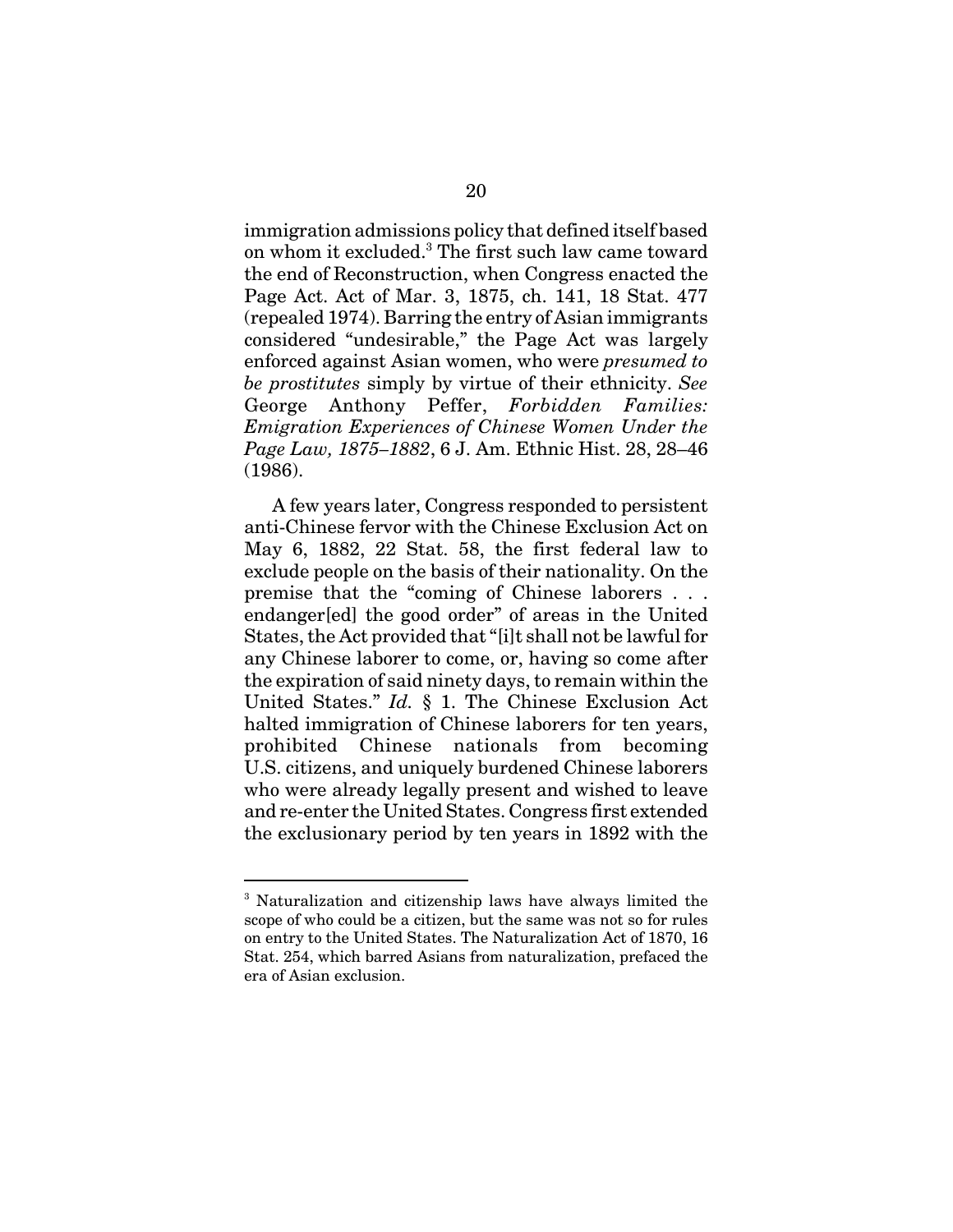Geary Act, 27 Stat. 25, and then indefinitely in the Act of April 29, 1902, Pub. L. No. 57-90, 32 Stat. 176.

After the Chinese exclusion laws foreclosed employers from importing *Chinese* laborers, immigrants from Japan, Korea, India, and the Philippines began coming in larger numbers. *See* Hing, *supra*, at 27–31. As with Chinese nationals before them, these immigrants encountered strong nativist opposition as their numbers rose. *Id.* at 32.

The exclusionary policies of the U.S. government enforced and validated xenophobic and racist sentiments and enabled violent backlash. Nativist Americans established the Asiatic Exclusion League in the early 20th century to prevent immigration by people of Asian origin to the United States and Canada, which had a similar nationality-based system of immigration at the time.<sup>4</sup> On September 4, 1907, the Asiatic Exclusion League and labor unions led the "Bellingham Riots" in Bellingham, Washington, to expel South Asian immigrants from local lumber mills. *See 1907 Bellingham Riots*, Seattle Civil Rights & Labor History Project, http://depts.washington.edu/civil r/bham\_intro.htm; *see also* Erika Lee, *The Making of*

<sup>4</sup> *See* Victor M. Hwang, *Brief of* Amici Curiae *Asian Pacific Islander Legal Outreach and 28 Asian Pacific American Organizations, in support of all respondents in the Six Consolidated Marriage Cases, Lancy Woo and Cristy Chung, et al., Respondents, v. Bill Lockyer, et al., Appellants on Appeal to the Court of Appeal of the State of California, First Appellate District, Division Three*, 13 Asian Am. L.J. 119, 132 (2006) (the Asiatic Exclusion League was formed for the stated purpose of preserving "the Caucasian race upon American soil . . . [by] adoption of all possible measures to prevent or minimize the immigration of Asiatics to America" (internal quotation marks omitted)).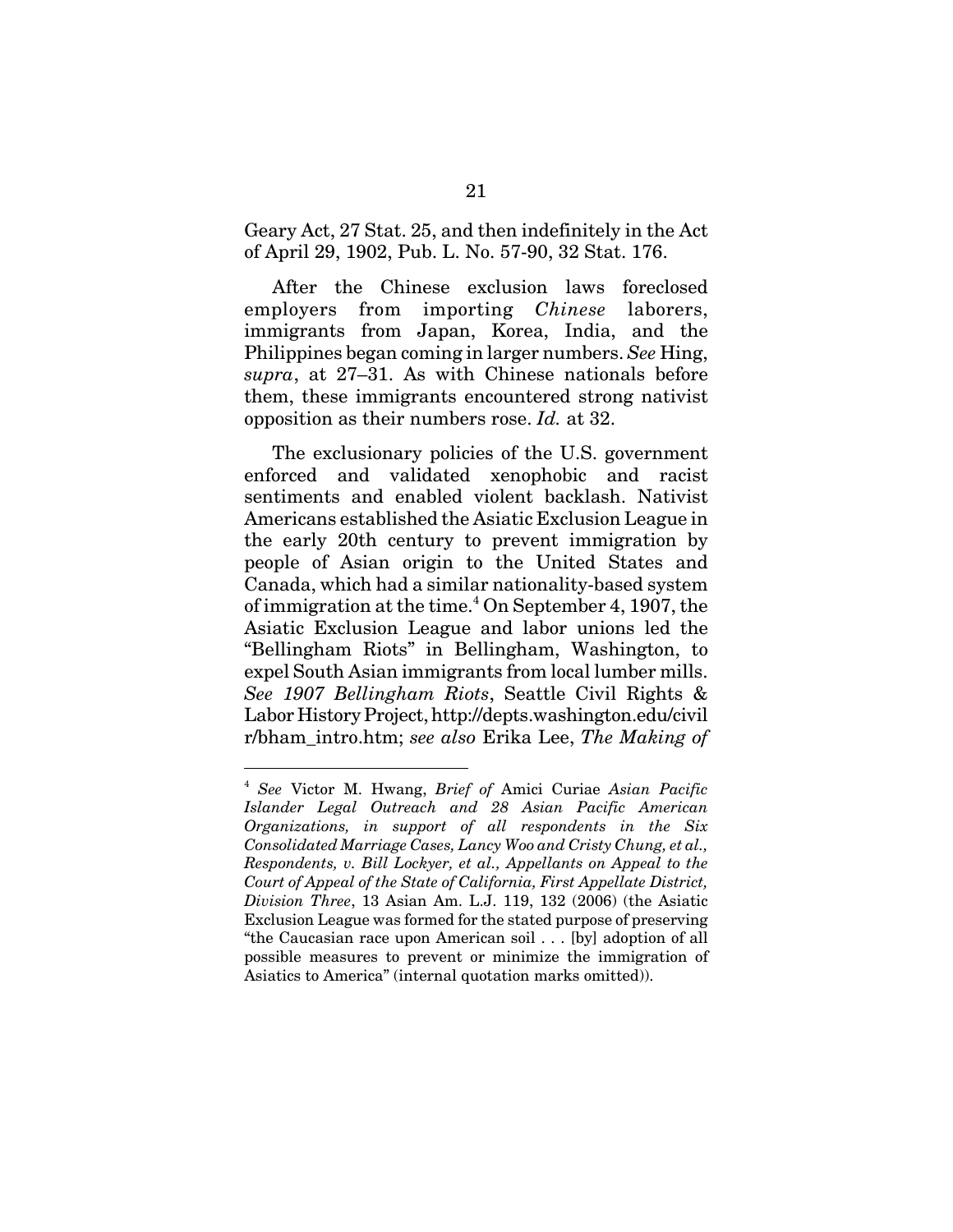*Asian America: A History* 163–64 (2015). Herman Scheffauer's *The Tide of the Turbans* noted that: "Again on the far outposts of the western world rises the spectre of the Yellow Peril and confronts the affrighted pale-faces," and lamented "a threatening inundation of Hindoos over the Pacific Coast," which it proposed to address by legislation.  $43$  Forum  $616$  (1910).<sup>5</sup>

Congress responded to native concerns about these growing populations in the same way that it had to the perceived threat of Chinese immigrants. The Immigration Act of 1917, Pub. L. No. 64-301, 39 Stat. 874, created the "Asiatic Barred Zone," which extended the Chinese exclusion laws to include nationals of other countries in South Asia, Southeast Asia, the Polynesian Islands, and parts of Central Asia.<sup>6</sup> The racial undertones of this act were such that, in addressing whether a "high-caste Hindu, of full Indian blood" was a "white person," eligible to naturalize under the laws at the time, the Supreme Court inferred from it that Congress would have "a similar [negative] attitude toward Asiatic naturalization." *United States v. Thind*, 261 U.S. 204, 206, 215 (1923).7

<sup>&</sup>lt;sup>5</sup> The term "Hindoo" or "Hindu" was applied to all South Asian persons, regardless of faith. The "Tide of Turbans" referenced the distinctive turban worn by members of the Sikh faith.

<sup>&</sup>lt;sup>6</sup> An executive agreement, the Gentlemen's Agreement, reached in 1907 and 1908, restricted the immigration of Japanese laborers, as well as Koreans, whose nation was under Japanese forced occupation between 1910 and 1945. *See* Hing, *supra*, at 29.

<sup>&</sup>lt;sup>7</sup> Bhagat Singh Thind was a member of the Sikh faith, though described as "Hindu" as explained in Footnote 6. The question posed was whether a South Asian of Caucasian ancestry was distinct from "Asiatic" or other racial groups under the prevailing racial theories and qualified as "white" under U.S. law. *See Thind*,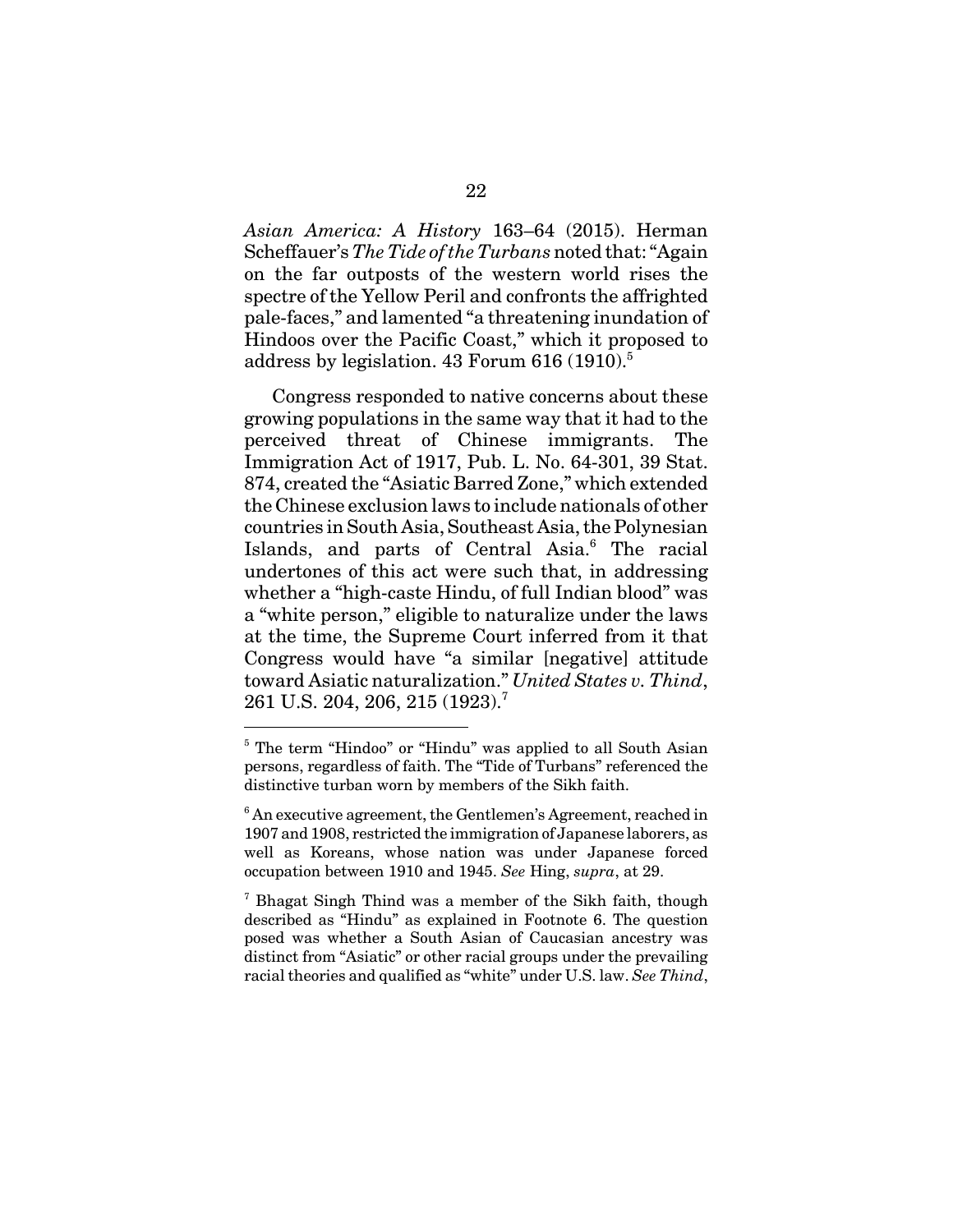A few years later, the Immigration Act of 1924 (the "Asian Exclusion Act"), Pub. L. No. 68-139, 43 Stat. 153, imposed immigration caps based upon national origin and prohibited immigration of persons ineligible to become citizens, which effectively barred people from Asian countries from immigrating altogether. As explained by an opponent of the law, its nationality restrictions were driven by animus against religious and ethnic groups—such as Jews—by restricting immigration from countries where they lived in larger numbers, just as the law treated other "inferior peoples":

Of course the Jews too are aimed at, not directly, because they have no country in Europe they can call their own, but they are set down among the inferior peoples. Much of the animus against Poland and Russia, old and new, with the countries that have arisen from the ruins of the dead Czar's European dominions, is directed against the Jew.

65 Cong. Rec. 5929–32 (1924) (Statement by Rep. Clancy).

Because of then-U.S. jurisdiction over the Philippines, Filipinos were still able to migrate to the United States. Lee, *supra*, at 157. However, U.S. citizenship remained out of reach and Filipinos could not escape racial animus, as they were seen to present an economic threat and to "upset the existing racial hierarchy between whites and nonwhites." *Id*. at 157, 185. Anti-Filipino agitation culminated in passage of

<sup>261</sup> at 209–14 (Justice Sutherland's discussion of theories of racial classification).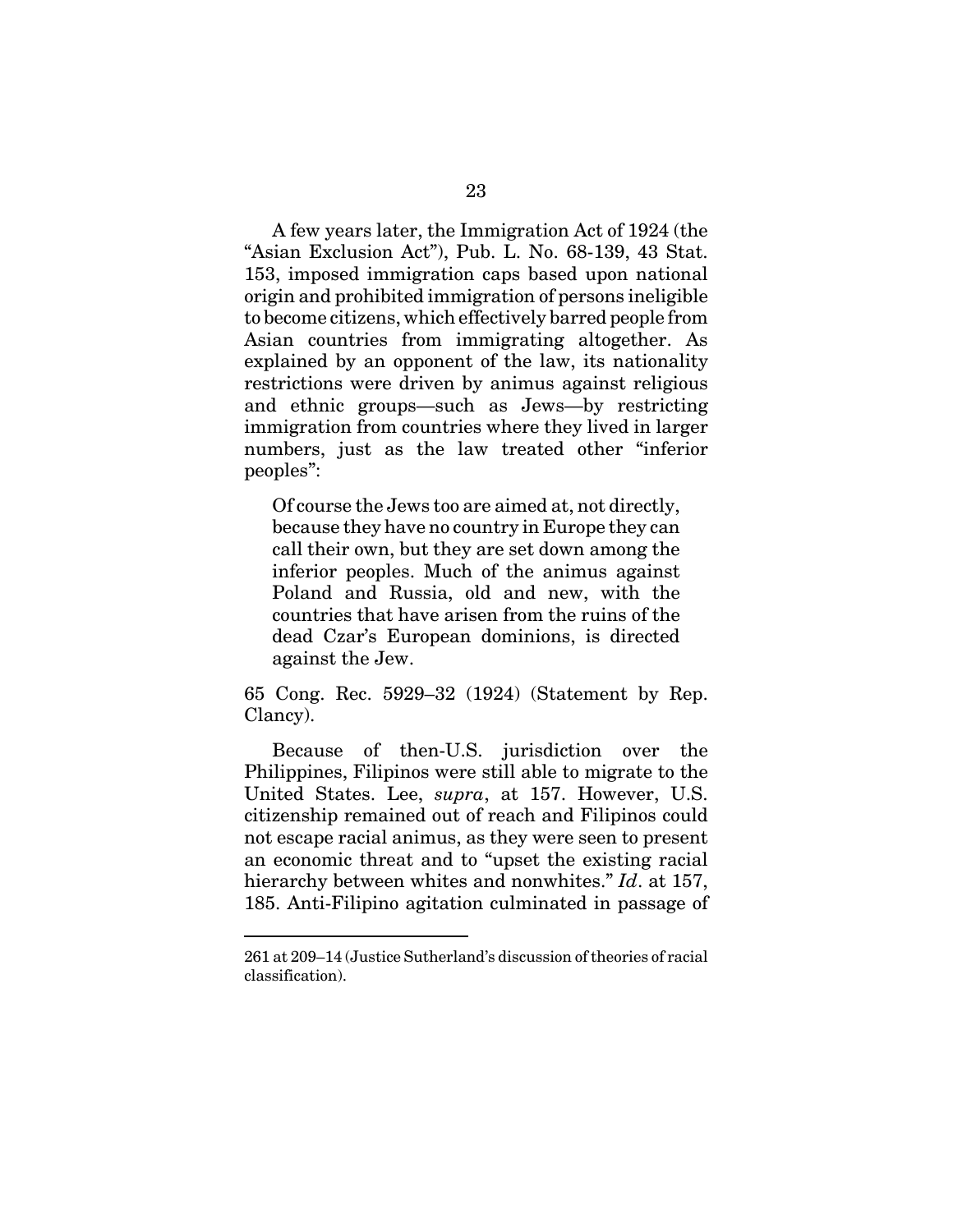the Philippine Independence Act, Pub. L. No. 73-127, 48 Stat. 456 (1934), which granted independence to the Philippines and changed the status of Filipinos from U.S. nationals to "aliens," making them subject to the same restrictions as other Asian groups. The next year, Filipino nationals already in the United States became subject to deportation and repatriation. Filipino Repatriation Act, Pub. L. No. 74-202, 49 Stat. 478  $(1935)^8$ 

The exclusionary racism and xenophobia underpinning these laws crystallized and escalated during World War II, when the U.S. government forcibly incarcerated over 110,000 permanent residents and U.S. citizens in internment camps on the basis of their Japanese ancestry.<sup>9</sup>

<sup>&</sup>lt;sup>8</sup> The idea, still prevalent today, that race keeps one from being an American particularly resonated with Filipinos affected by the new restrictions: "We have come to the land of the Free and where the people are treated equal only to find ourselves without constitutional rights . . . . We . . . did not realize that our oriental origin barred us as human being in the eyes of the law." Lee, *supra*, at 185 (citing June 6, 1935 letter from Pedro B. Duncan of New York City to the Secretary of Labor and other letters).

<sup>9</sup> *See* Exec. Order No. 9066, 7 Fed. Reg. 1407 (Feb. 19, 1942). For a further discussion of the improper justification for the Japanese American incarceration, see brief of the Fred T. Korematsu Center for Law and Equality, *et al*. as *Amicus Curiae*, *State of Hawaii, et al., v. Donald J. Trump, et al.*, No. 17-15589 (9th Cir. Apr. 21, 2017).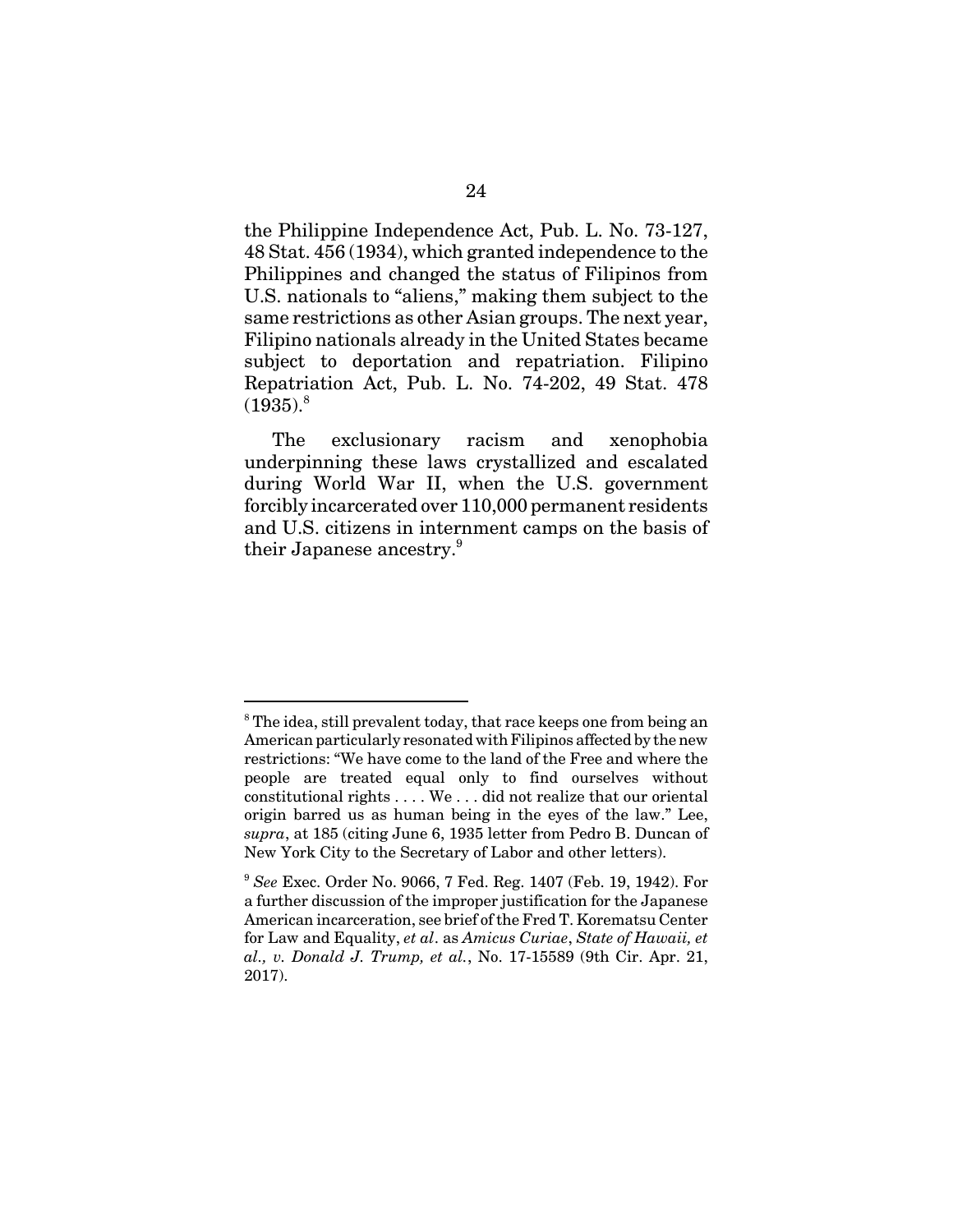## **B. In 1965, Congress and President Johnson Dismantled Quotas Based upon Nationality and Barred Distinctions Based upon "Race, Sex, Nationality, Place of Birth, or Place of Residence."**

Starting during World War II and continuing over the next twenty years, Congress gradually loosened restrictions on Asian immigration to further the interests of the United States on the world stage.

First, at the urging of President Franklin D. Roosevelt, who called the exclusion of Chinese citizens by the United States "a historic mistake," Lee, *supra*, at 256, Congress repealed the Chinese exclusion laws with the Magnuson Act of 1943, Pub. L. No. 78-199, 57 Stat. 600. In 1946, the Act of July 2, 1946, Pub. L. No. 79-483, 60 Stat. 416, allowed 100 Filipinos and Indians, each, to immigrate per year and permitted their naturalization. $^{10}$ 

Then, in 1952, the Immigration and Nationality Act, Pub. L. 82-414, 66 Stat. 163, repealed the Asiatic Barred Zone and eliminated the racial bar on citizenship. Nevertheless, it left in place national origin quotas intended to heavily favor immigration from Northern and Western Europe, with unmistakable racial, religious, and ethnic consequences.

After decades of highly regimented immigration quotas tied to prospective immigrants' countries of origin, the Immigration and Nationality Act of 1965,

<sup>&</sup>lt;sup>10</sup> This bill allowed Dalip Singh Saund to become a naturalized citizen. He would become the first APA Member of Congress. *See* Lee, *supra*, at 373–75, 392.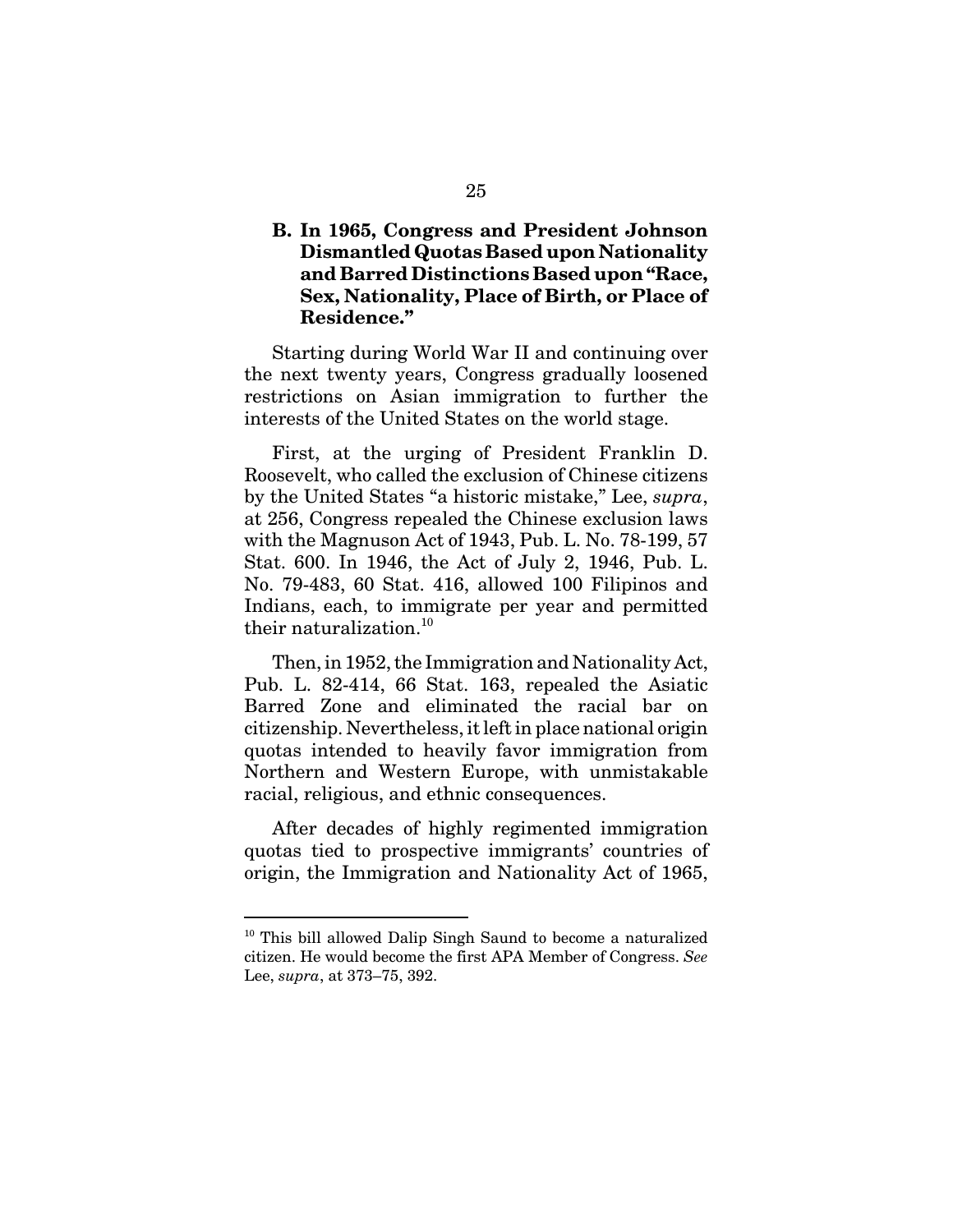Pub. L. 89-236, 79 Stat. 911, marked a dramatic turning point. Like Presidents Harry S. Truman and Dwight D. Eisenhower before him, President John F. Kennedy opposed the national origins quota system, calling it "nearly intolerable" and inequitable. *Remarks to Delegates of the American Committee on Italian Migration*, The American Presidency Project (June 11, 1963), *available at* http://www.presidency.ucsb.edu/ws/ ?pid=9269. In the Fourth Circuit, Judge Wynn noted criticisms of the national origins system by Presidents Kennedy and Johnson as incompatible with "our fundamental belief that a man is to be judged—and judged exclusively—on his worth as a human being." *IRAP*, 857 F.3d at 627 (Wynn, J. concurring) (quoting Special Message to the Congress on Immigration, 1965 Pub. Papers 37, 37, 39 (Jan. 13, 1965)) (J.A. 293).

In 1965, Congress answered these calls, abolishing the national origins quotas in an act signed by President Johnson and providing that "[e]xcept as specifically provided" in certain subsections, "no person shall receive any preference or priority or be discriminated against in the issuance of an immigrant visa because of the person's race, sex, nationality, place of birth, or place of residence." 8 U.S.C. § 1152(a)(1)(A).<sup>11</sup> In signing the bill, as Judge Wynn noted, President Johnson proclaimed that hereinafter

 $11$  The excepted subsections address "[p]er country levels for family-sponsored and employment-based immigrants," 8 U.S.C.  $§ 1152(a)(2)$ , statutory creation of "special immigrant" categories for preferred treatment (e.g., certain Panamanian nationals who worked in the Canal Zone, etc.), 8 U.S.C. § 1101(a)(27), admission of immediate relatives of U.S. citizens, 8 U.S.C. § 1151(b)(2)(A)(i), and the statutorily created system of allocation of immigrant visas, 8 U.S.C. § 1153.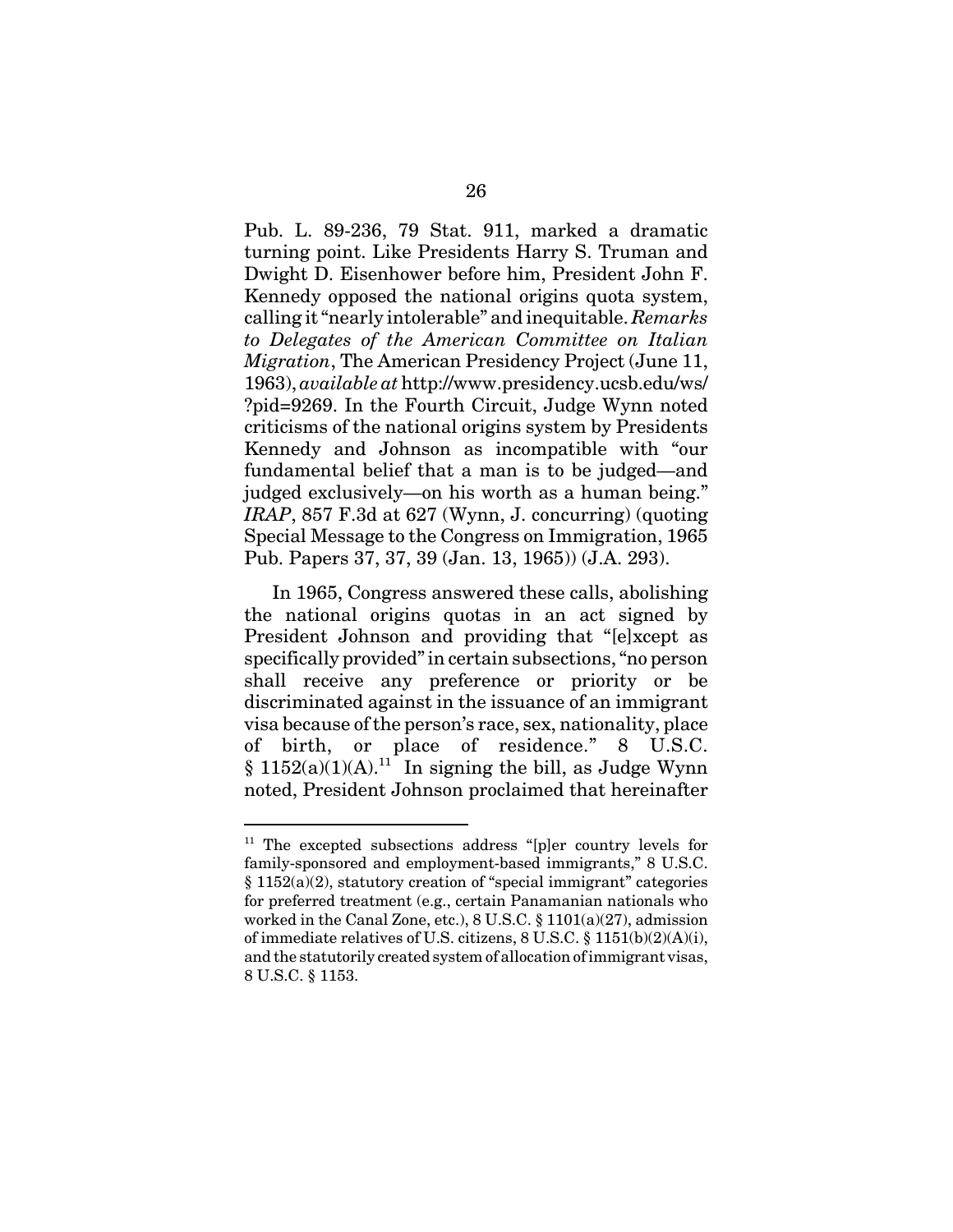"immigrants would be permitted to come to America 'because of what they are, and *not because of the land from which they sprung*.'" *IRAP*, 857 F.3d at 627 (Wynn, J. concurring) (quoting with emphasis Special Message to the Congress on Immigration, 1965 Pub. Papers 37, 37, 39 (Jan. 13, 1965)) (J.A. 294).

The legislative history of 8 U.S.C.  $\S$  1152(a)(1)(A) confirms that Congress intended to reject and repudiate the "national origins system" as an inequitable and irrelevant basis for admission decisions. For instance, a member of Congress opined that the system "embarrasse[d] us in the eyes of other nations, . . . create[d] cruel and unnecessary hardship for many of our own citizens with relatives abroad, and . . . [was] a source of loss to the economic and creative strength of our country." Oscar M. Trelles II & James F. Bailey III, *Immigration Nationality Acts, Legislative Histories and Related Documents 1950–1978* 417 (1979). Attorney General Robert F. Kennedy lamented that the national origins system harmed citizens with relatives abroad, "separat[ing] families coldly and arbitrarily." *Id.* at 411. Indeed, it confirms Congress overwhelmingly regarded the system as an outdated, arbitrary, and above all, un-American, basis upon which to decide whom to admit into the country.

Statements in the legislative history resoundingly denounced the use of nationality in immigration decisions, as it furthered the un-American belief that individuals born in certain countries were more desirable or worthy of admission than others. Prior to 1965, nationality-based immigration restrictions excluded nationals of Asian countries based upon unfounded and unjust stereotypes that conflated race,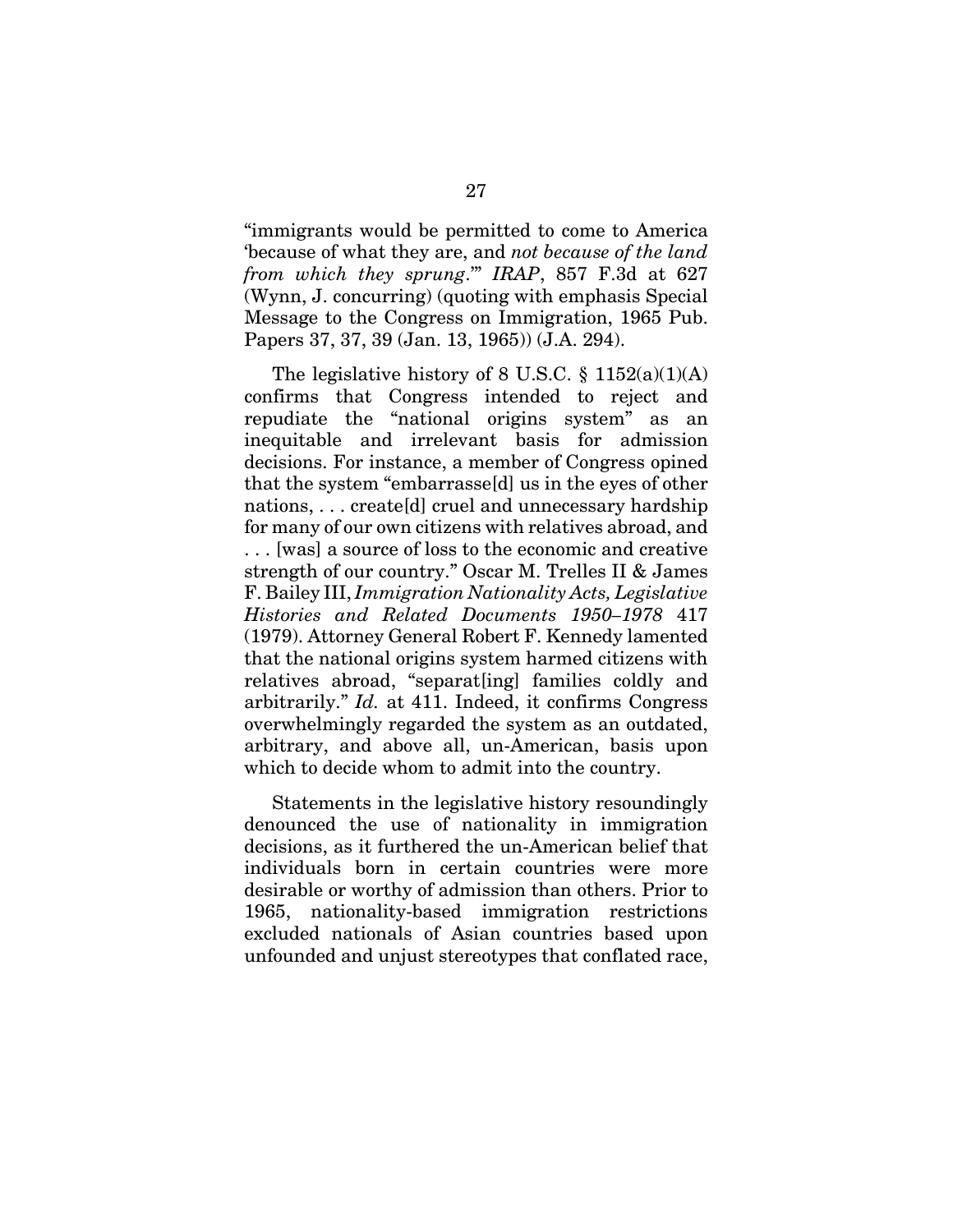ethnicity, and religion. Several members of Congress echoed President Kennedy's sentiments, when in 1963 he wrote in a letter to Congress:

The use of a national origins system is without basis in either logic or reason. It neither satisfies a national need nor accomplishes an international purpose. In an age of interdependence among nations, such a system is an anachronism, for it discriminates among admission into the United States on the basis of accident of birth.

*Id.* at 2 (quoting Kennedy, John F., 1964 Pub. Papers, 594–97 (July 23, 1963)).

President Kennedy's reference to prohibiting discrimination in "*admission* into the United States," confirms the contemporaneous understanding that the 1965 Act foreclosed discrimination in *admission*, not just for immigration. Indeed, it would be perverse to provide more protection to foreign nationals seeking to immigrate to the United States than to those merely seeking to visit family. Not surprisingly, during Congressional hearings on the 1965 Act, Attorney General Kennedy contended that abolition of the national origins system sought:

[N]ot to penalize an individual because of the country that he comes from or the country in which he was born, not to make some of our people feel as if they were second-class citizens.

. . . [Abolition of the national origins system] will promote the interests of the United States and will remove legislation which is a continuous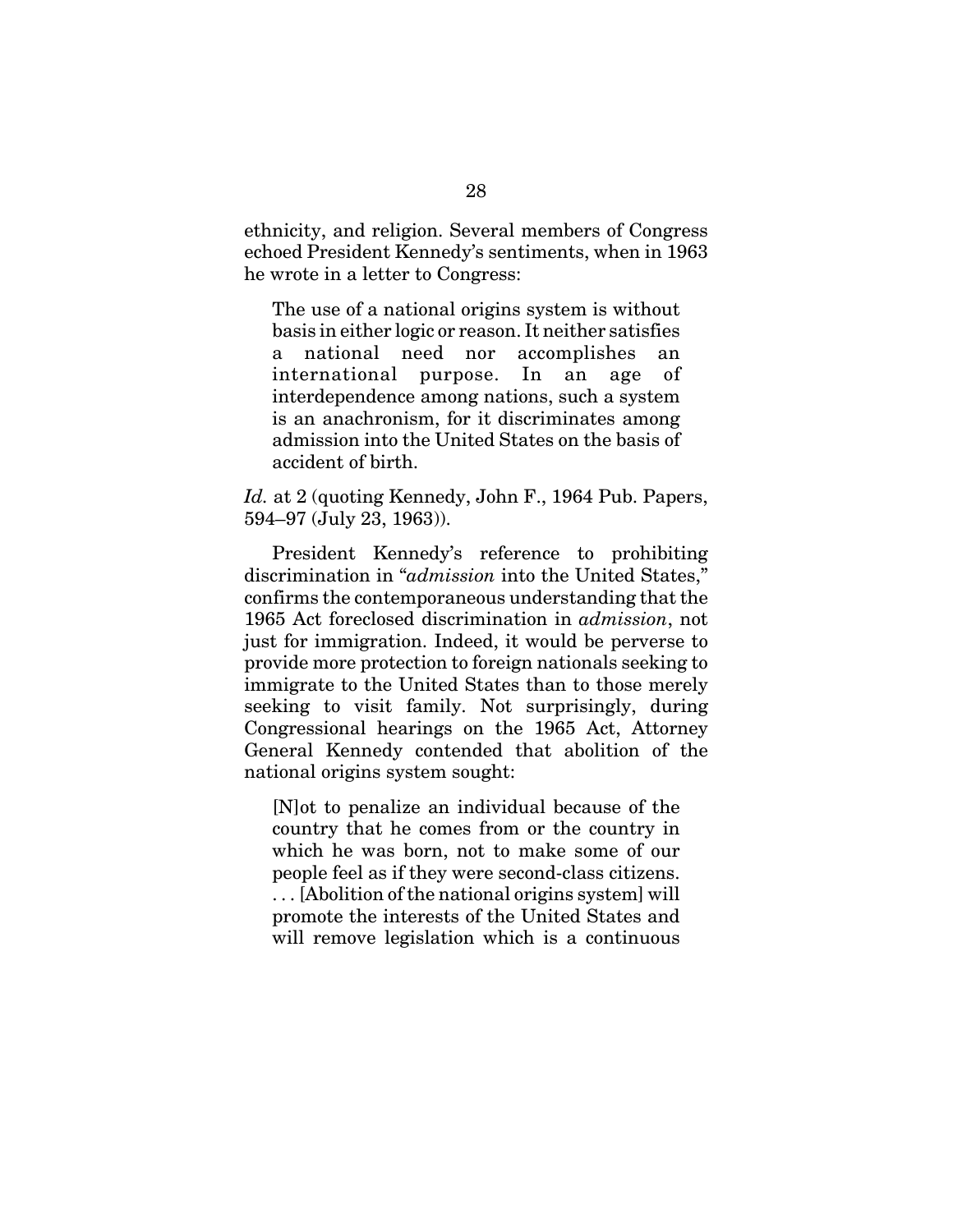insult to countries abroad, many of whom are closely allied with us.

*Id.* at 420. If certain citizens' relatives cannot visit from abroad, or are prohibited from obtaining visas on equal footing with those of others, they cannot help but feel that they are themselves "second-class citizens" in the eyes of the U.S. government.

In light of this history, the reference in 8 U.S.C.  $\S$  1152(a)(1)(A) to the prohibition against discrimination in the "issuance of immigration visas" must not be read to sanction discrimination in issuance of nonimmigrant visas. If it were, the Executive could discriminate in the very manner that the act sought to prevent.

### **C. By Promoting Discrimination, the Executive Orders are Contrary to the Statutory Language and Purpose.**

Today, nearly two-thirds of APAs are foreign-born. Karthick Ramakrishnan & Farah Z. Ahmad, *State of Asian Americans and Pacific Islanders Series: A Multifaceted Portrait of a Growing Population* 23, AAPIDATA (Sept. 2014), http://aapidata.com/wpcontent/uploads/2015/10/AAPIData-CAP-report.pdf. The experience of many APA families in the United States began with the opportunity to immigrate that was denied to their ancestors. Nevertheless, the harmful legacies of those earlier laws—which tore apart families, denied the right to naturalize and the rights that accompany citizenship to lawful immigrants, and validated xenophobia, racism, and other invidious stereotypes—persist.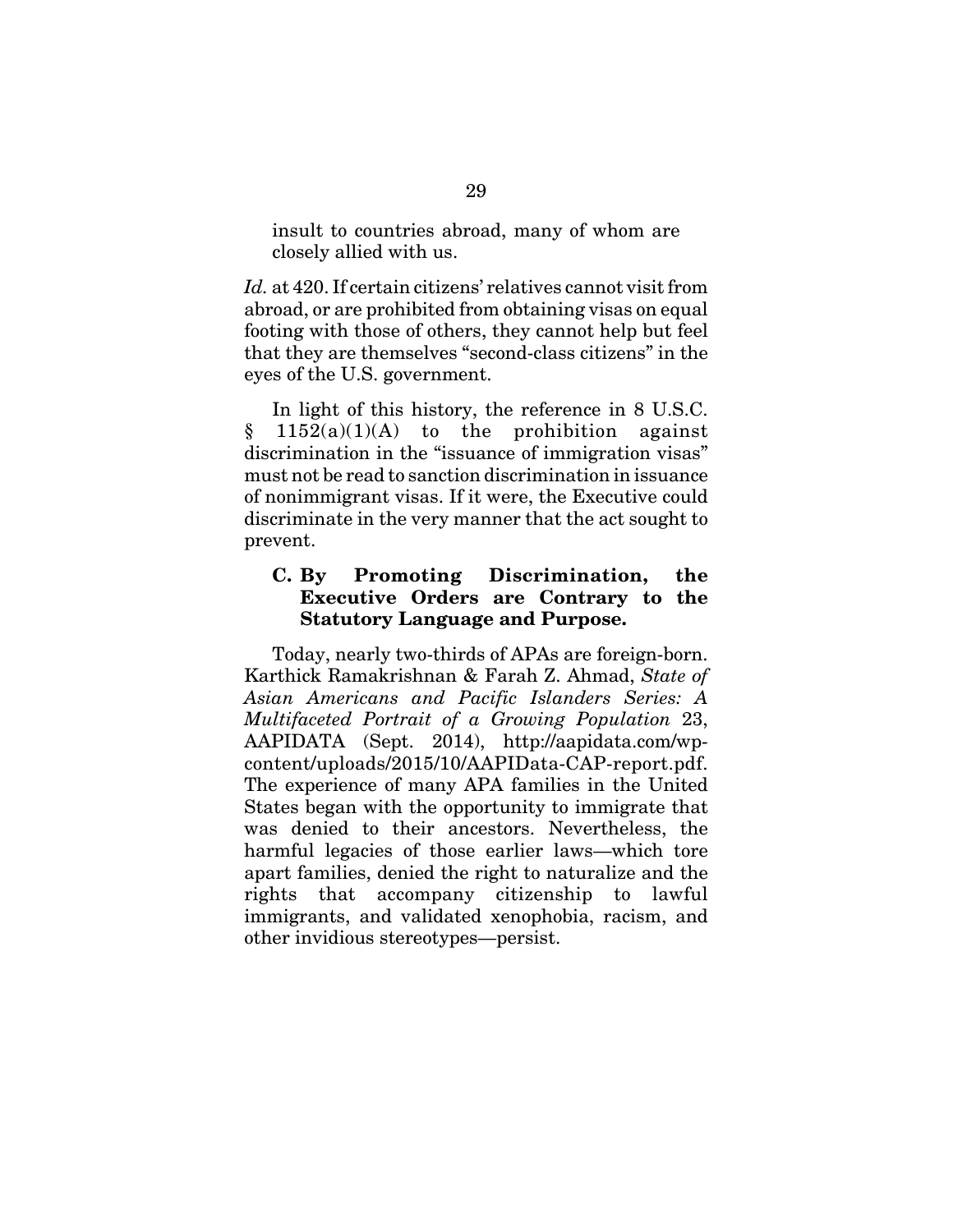Indeed, Congress recently reaffirmed its condemnation of the Chinese exclusion laws with the passage of resolutions expressing regret for those laws. S. Res. 201, 112th Cong. (2011); H.R. Res. 683, 112th Cong. (2012). The Senate resolution explicitly recognized that "[the] framework of anti-Chinese legislation, including the Chinese Exclusion Act, is incompatible with the basic founding principles recognized in the Declaration of Independence that all persons are created equal." S. Res. 201, 112th Cong. (2011).

As the Maryland District Court hearing a challenge to the Revised Order recognized, the Immigration and Nationality Act of 1965 "was adopted expressly to abolish the 'national origins system' imposed by the Immigration Act of 1924," that aimed to "'maintain to some degree the ethnic composition of the American people.'" *IRAP*, 2017 WL 1018235, at \*8 (quoting H.R. Rep. No. 89-745, at 9 (1965)) (J.A. 139). This accords with the D.C. Circuit's holding that "Congress could hardly have chosen more explicit language" in barring discrimination against the issuance of a visa because of a person's nationality or place of residence. *Legal Assistance for Vietnamese Asylum Seekers v. Dep't of State* ("*LAVAS*"), 45 F.3d 469, 472–73 (D.C. Cir. 1995) (finding "Congress has unambiguously directed that no nationality-based discrimination shall occur"); *see also Abdullah v. INS*, 184 F.3d 158, 166–67 (2d Cir. 1999) ("[T]he Constitution does 'not permit an immigration official, in the absence of [lawful quota] policies, to . . . discriminate on the basis of race and national origin.'") (citing *Bertrand v. Sava*, 684 F.2d 204, 212 n.12 (2d Cir. 1982))*; Wong Wing Hang v. INS*, 360 F.2d 715, 719 (2d Cir. 1966) (concluding that nationality is an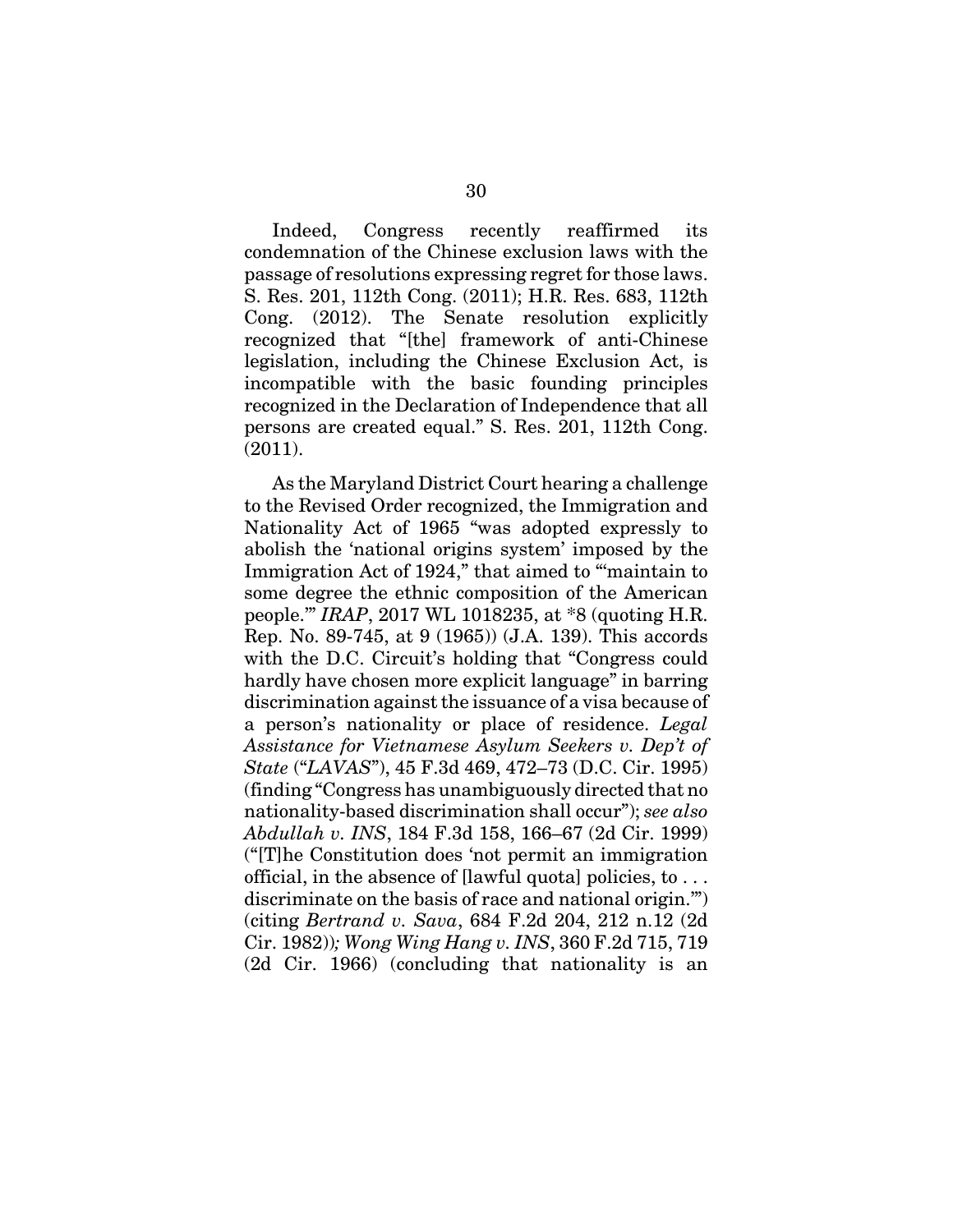impermissible basis for deportation and "invidious discrimination against a particular race or group" is prohibited as a basis for deportation). Consistent with the contemporaneous and monumental Civil Rights Act of 1964, which outlawed discrimination on the basis of "race color, religion, sex, or national origin," and the Voting Rights Act of 1965, the Immigration and Nationality Act of 1965 marked a departure from the nation's past reliance upon such characteristics to restrict entry into the country. *See Olsen v. Albright*, 990 F. Supp. 31, 38 (D.D.C. 1997) (noting that policies that discriminate "based on impermissible generalizations and stereotypes" contravene Section 1152(a)(1)(A)); Gabriel J. Chin, *The Civil Rights Revolution Comes to Immigration Law: A New Look at the Immigration and Nationality Act of 1965*, 75 N.C. L. Rev. 273 (1996).

Both Executive Orders expressly discriminate against applicants for entry based on nationality and are premised on a construction of Section 1182(f) that would obviate limits Congress imposed on the Executive's inadmissibility determinations under Section 1182(a)—precisely what Congress and President Johnson specified by statute the Executive Branch could *not* do. Because Congress has already provided "specific criteria for determining terrorismrelated inadmissibility," *see Kerry v. Din*, 135 S. Ct. 2128, 2140 (2015) (Kennedy, J., concurring), any reliance upon more general language in 8 U.S.C. § 1182(f) is misplaced. Section 1182(f) permits both denial of entry and restrictions upon entry "[w]henever the President finds that the entry of any aliens or of any class of aliens into the United States would be detrimental to the interests of the United States." If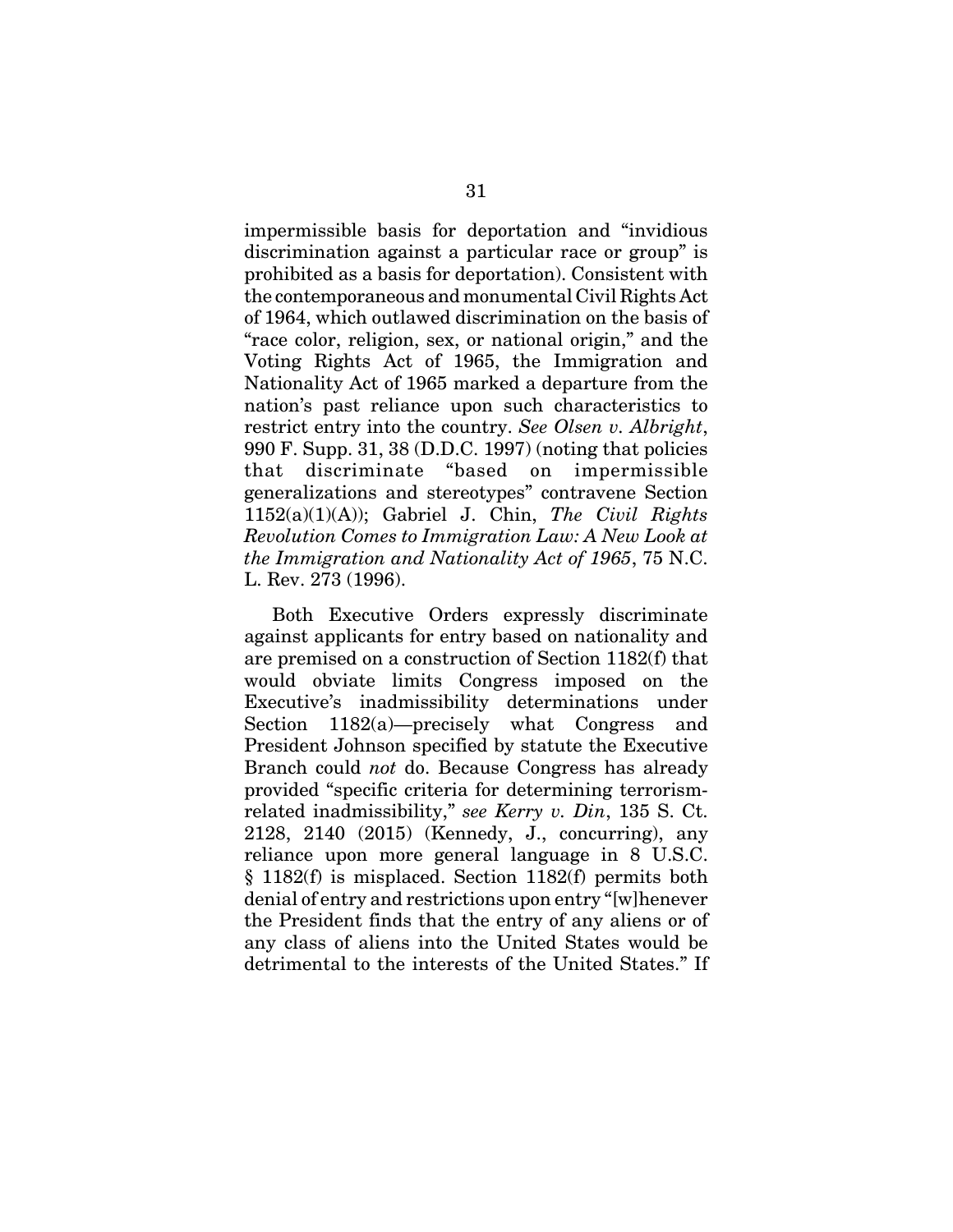this were to bar issuance of visas to citizens of six nations on the basis of their nationality as potential terrorists, it would defy Justice Kennedy's controlling opinion in *Din*, which explains that the Executive's authority to exclude an individual from admission on the basis of claimed terrorist activity "rest[s] on a determination that [he or she does] not satisfy the . . . requirements" of 8 U.S.C. § 1182(a)(3)(B). *Id.* Similarly, other courts have held that Section 1182(f) "provides a safeguard against the danger posed by any particular case or class of cases *that is not covered by one of the categories in section 1182(a)*." *Abourezk v. Reagan*, 785 F.2d 1043, 1049 n.2 (D.C. Cir. 1986) (concluding that authority under one subsection cannot "swallow" the limitations imposed by Congress on inadmissibility under other parts of Section 1182) (emphasis added), *aff'd mem.*, 484 U.S. 1 (1987). Applying the same principle of construction, *Allende v. Shultz* held that subsections of 8 U.S.C. § 1182(a) could not be rendered superfluous by interpretation of others. 845 F.2d 1111, 1118 (1st Cir. 1988).

The Ninth Circuit correctly rejected the government's argument that Section 1182(f)'s authority overrides the protections in Section  $1152(a)(1)(A)$ :

Under the Government's argument, the President could circumvent the limitations set by  $\S 1152(a)(1)(A)$  by permitting the issuance of visas to nationals of the six designated countries, but then deny them entry. Congress could not have intended to permit the President to flout  $\S 1152(a)$  so easily...

To avoid this result, and to give effect to  $§$  1152(a)(1)(A), the section "is best read to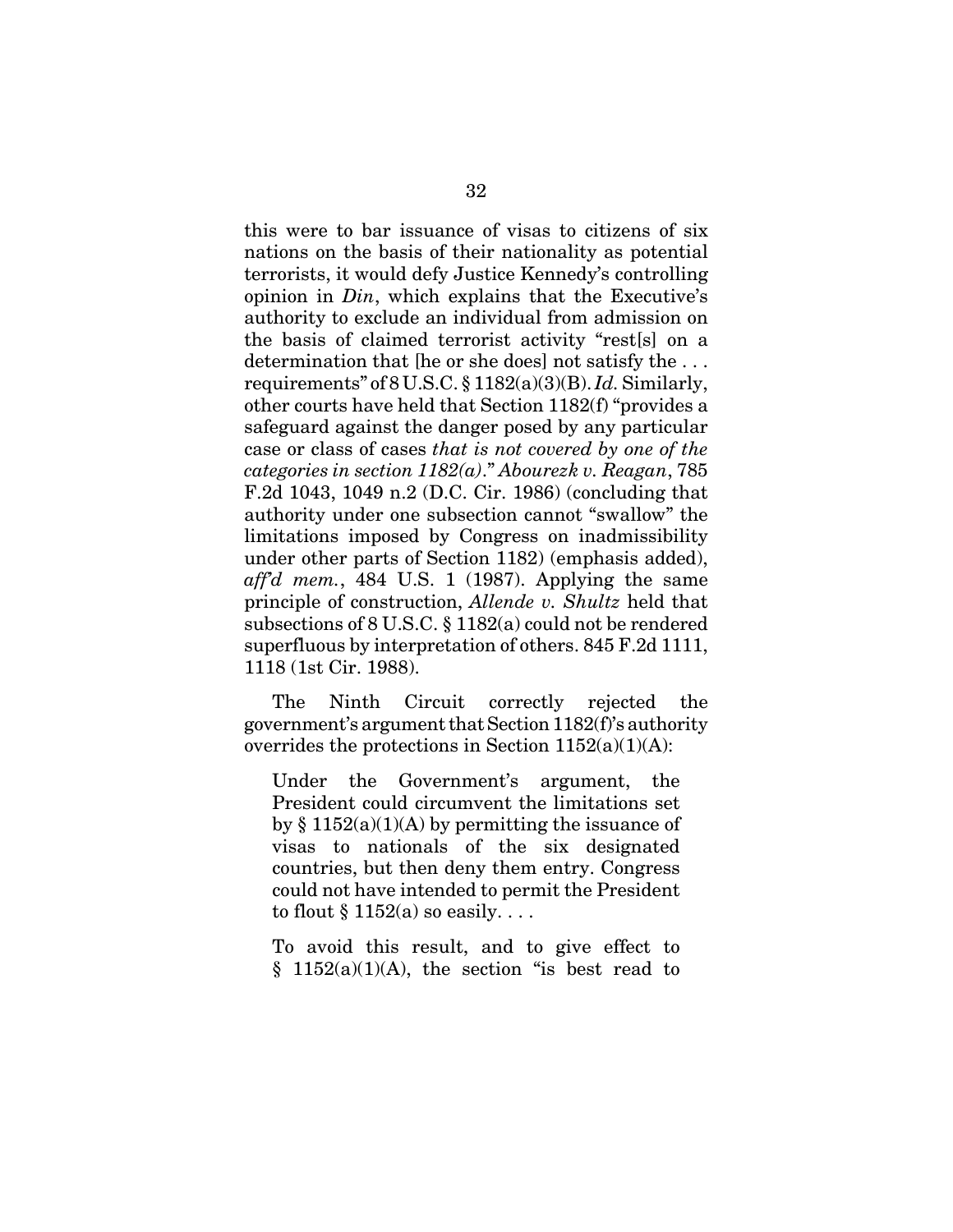prohibit discrimination throughout the visa process, which must include the decision whether to admit a visa holder upon presenting the visa."

*State of Hawaii v. Trump*, 859 F.3d 741, 777 (9th Cir. 2017) (J.A. 1212).

#### **D. The History of Discrimination Informs the Present Dispute.**

The 1965 amendments to the Immigration and Nationality Act sought to constrain executive authority to afford any preference, priority, or discrimination in immigration based on nationality, place of birth, or place of residence, among other characteristics. Pub. L. No. 89-236 (1965) (codified at 8 U.S.C. § 1152(a)(1)(A)). The D.C. Circuit has interpreted this provision to apply to admission as well, holding that "Congress has unambiguously directed that no nationality-based discrimination shall occur." *LAVAS*, 45 F.3d at 472–73.

Thus, the President lacked statutory authority or discretion to issue the Revised Order. *See Youngstown Sheet & Tube Co. v. Sawyer*, 343 U.S. 579, 637 (1952) (Jackson, J., concurring) (observing that the President's power is at "its lowest ebb" when it is "incompatible with the expressed . . . will of Congress"). Congress relegated this kind of discrimination into the past in 1965, aligning our immigration laws with notions of equality etched into the nation's conscience during the Civil Rights Era.

This Court, in *Din*, recognized that courts "look behind" the government's express rationale where there is "an affirmative showing of bad faith." 135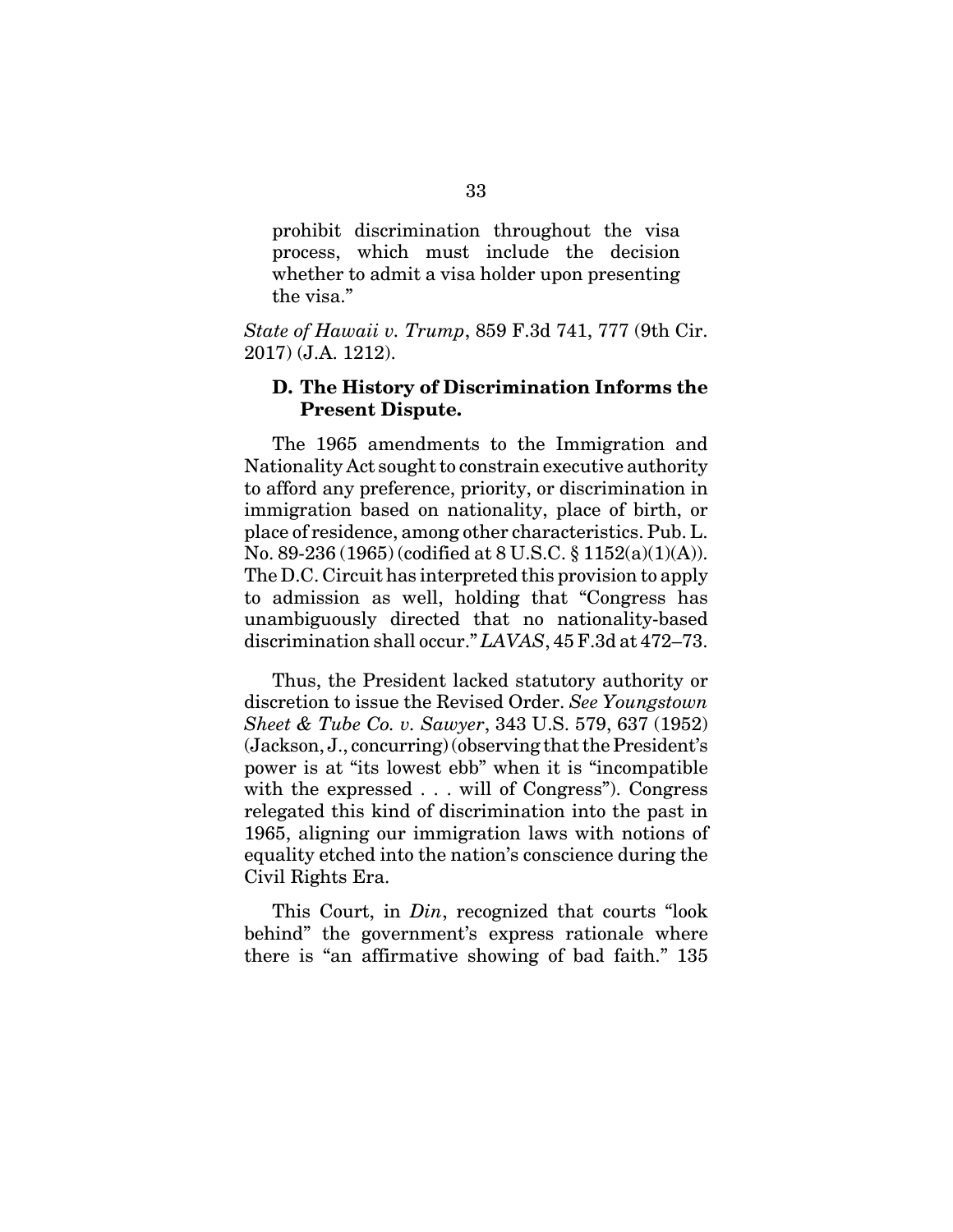S. Ct. at 2141; *see also Am. Acad. of Religion v. Napolitano*, 573 F.3d 115, 137 (2d Cir. 2009) (recognizing that a well-supported allegation of bad faith could render an immigration decision not *bona fide*). The long history of abusing nationality-based restrictions on immigration to target other groups should also inform the Court's consideration of whether the Revised Order comports with the Establishment Clause of the United States Constitution. U.S. Const. amend. I, cl. 1; *see Larson v. Valente*, 456 U.S. 228, 244, 254–55 (1982) ("The clearest command of the Establishment Clause is that one religious denomination cannot be officially preferred over another."); *see also Vill. of Arlington Heights v. Metro. Hous. Dev. Corp.*, 429 U.S. 252, 266–68 (1977).

From statements made by the President, before and after his inauguration, the Fourth Circuit found "direct, specific evidence [that] . . . President Trump's desire to exclude Muslims from the United States" motivated the Executive Orders. *IRAP*, 857 F.3d at 595 (J.A. 222). It also found that the order "cannot be divorced from the cohesive narrative linking it to the animus that inspired it." *Id.* at 601 (J.A. 236).<sup>12</sup>

The barely concealed animus behind the Executive Orders is even more glaring when set against the long

 $12$  Although the language of the Revised Order is more facially neutral than that of the Original Order, the motivating religious animus remains clear. The President acknowledged as much in referring to the Revised Order as "a watered-down version" of its predecessor. Michael D. Shear, *Who Undercut President Trump's Travel Ban? Candidate Trump*, N.Y. Times (Mar. 16, 2017), https://www.nytimes.com/2017/03/16/us/politics/trump-travel-bancampaign.html.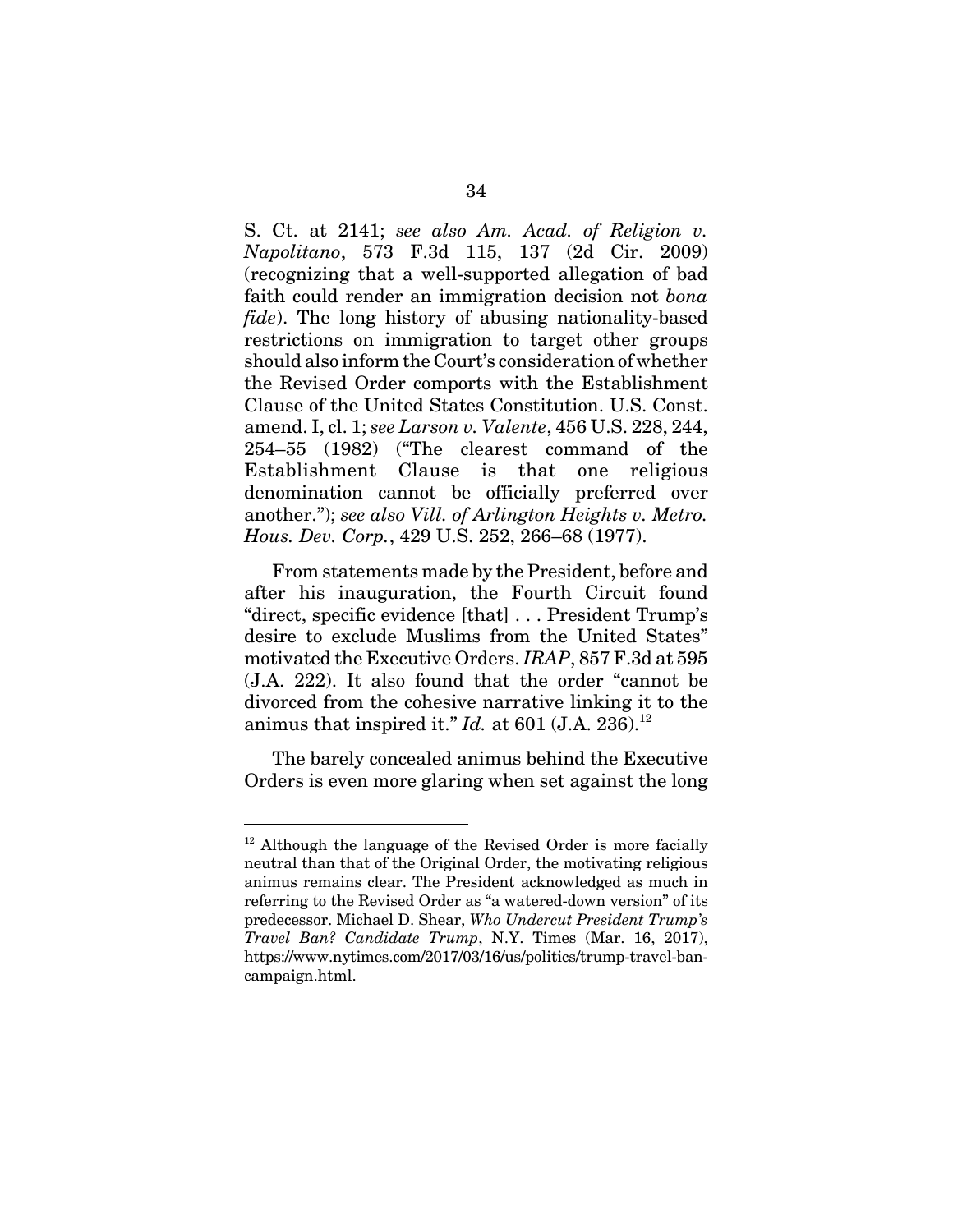history of such discrimination that Congress has expressly tried to stamp out, and ignoring such evidence would abet pretextual discrimination between people of different religions and nationalities.

Rather than exhaustively recite the extensive evidence of the Revised Order's foundation in animus, which cannot escape the Court's notice, we submit that this Court should consider the evident deleterious effect the Executive Orders have had on U.S. citizens from the affected nations and Muslims. As the Fourth Circuit observed in echoing earlier observations of this Court, "[w]hen the government chooses sides on religious issues, the 'inevitable result' is 'hatred, disrespect and even contempt' towards those who fall on the wrong side of the line." *IRAP*, 857 F.3d at 604 (quoting *Engel v. Vitale*, 370 U.S. 421, 431 (1962)). These fears were borne out in a measureable uptick in hate crimes and harassment against Muslims in the first half of 2017, for which the Council on American-Islamic Relations ("CAIR") found "ethnicity or national origin" to be the most common "trigger." *CAIR Report Shows 2017 on Track to Becoming One of Worst Years Ever for Anti-Muslim Hate Crimes*, Council on American-Islamic Relations (June 17, 2017), https://www.cair.com/press-center/pressreleases/14476-cair-report-shows-2017-on-track-tobecoming-one-of-worst-years-ever-for-anti-muslimhate-crimes.html. Indeed, the deputy director of CAIR in Chicago was threatened by a man charged with a felony hate crime for leaving messages that began: "Hey. Guess what? This is America calling, . . . . You are not welcome here. Take your [double expletive] back to Syria. We will kill you." William Lee, *Man charged with hate crime in phone threat to Muslim-*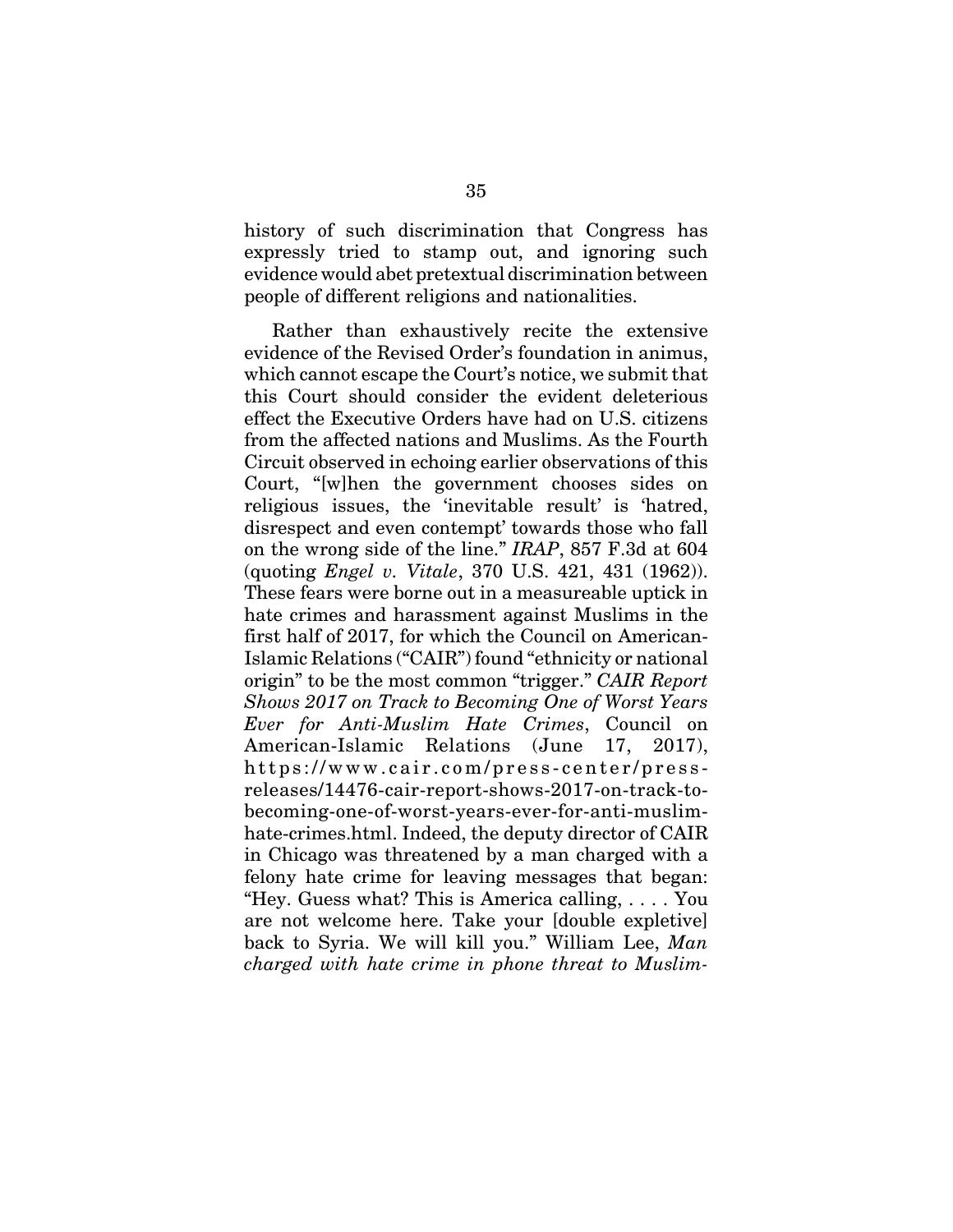*American advocate: 'We will kill you'*, Chicago Tribune (June 17, 2017) (alteration in original), http://www.chicagotribune.com/news/local/breaking/ctman-charged-with-phone-threat-to-muslim-americanadvocate-we-will-kill-you-20170617-story.html.

As Judge Wynn's concurrence concluded, such invidious "discrimination contravenes the authority Congress delegated to the President in the Immigration and Nationality Act . . . 8 U.S.C. § 1101 *et seq.*, and it is unconstitutional under the Establishment Clause." *IRAP*, 857 F.3d at 612 (Wynn, J. concurring).

Based on their long history of experiencing discrimination, APAs well understand the harmful effects of the President's actions and urge this Court to not allow the Executive Orders to stand.

#### **CONCLUSION**

The U.S. government severely restricted and at times prohibited the entry, immigration, and naturalization of people from Asian nations for nearly a century. In 1965, Congress and the President recognized that this practice reflected animus toward people of races, ethnicities, and religions that prevailed in those countries and restricted the use of nationality in immigration. Many APAs are in the United States today because Congress prohibited such discrimination during the Civil Rights Era, when the harm and injustice of government-sanctioned discrimination on the basis of "race, sex, nationality, place of birth, [and] place of residence" could no longer be countenanced.

The Revised Order seeks to side-step these restrictions on nationality-based discrimination, as well as the constitutional establishment clause and